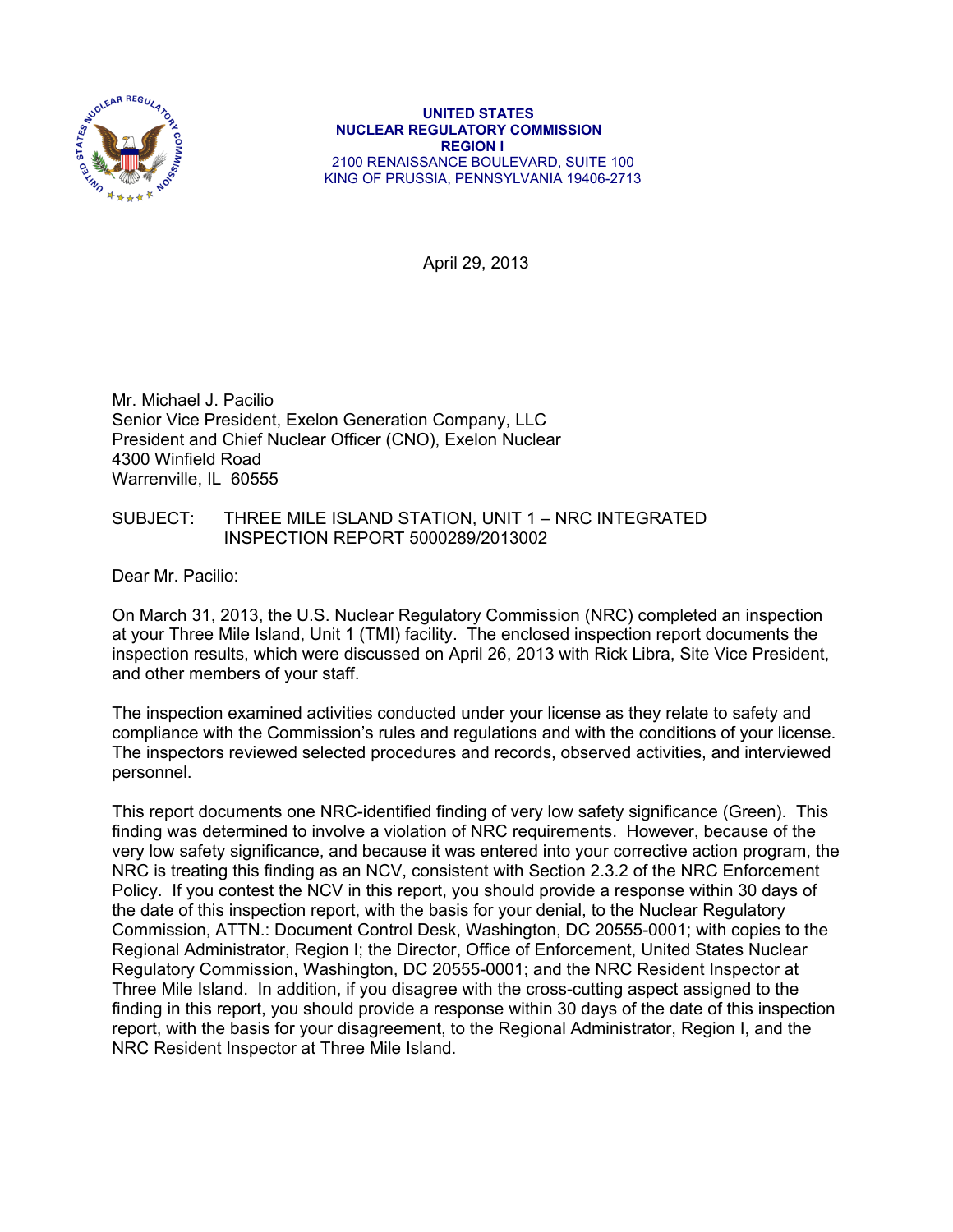In accordance with 10 CFR 2.390 of the NRCs "Rules of Practice," a copy of this letter, its enclosure, and your response (if any) will be available electronically for public inspection in the NRC Public Document Room or from the Publicly Available Records (PARS) component of the NRC's document system (ADAMS). ADAMS is accessible from the NRC website at http://www.nrc.gov/reading-rm/adams.html (the Public Electronic Reading Room).

Sincerely,

 **/RA/** 

Gordon K. Hunegs, Chief Reactor Projects Branch 6 Division of Reactor Projects

Docket Nos.: 50-289 License Nos.: DPR-50

- Enclosure: Inspection Report 05000289/2013002 w/Attachment: Supplemental Information
- cc w/encl: Distribution via ListServ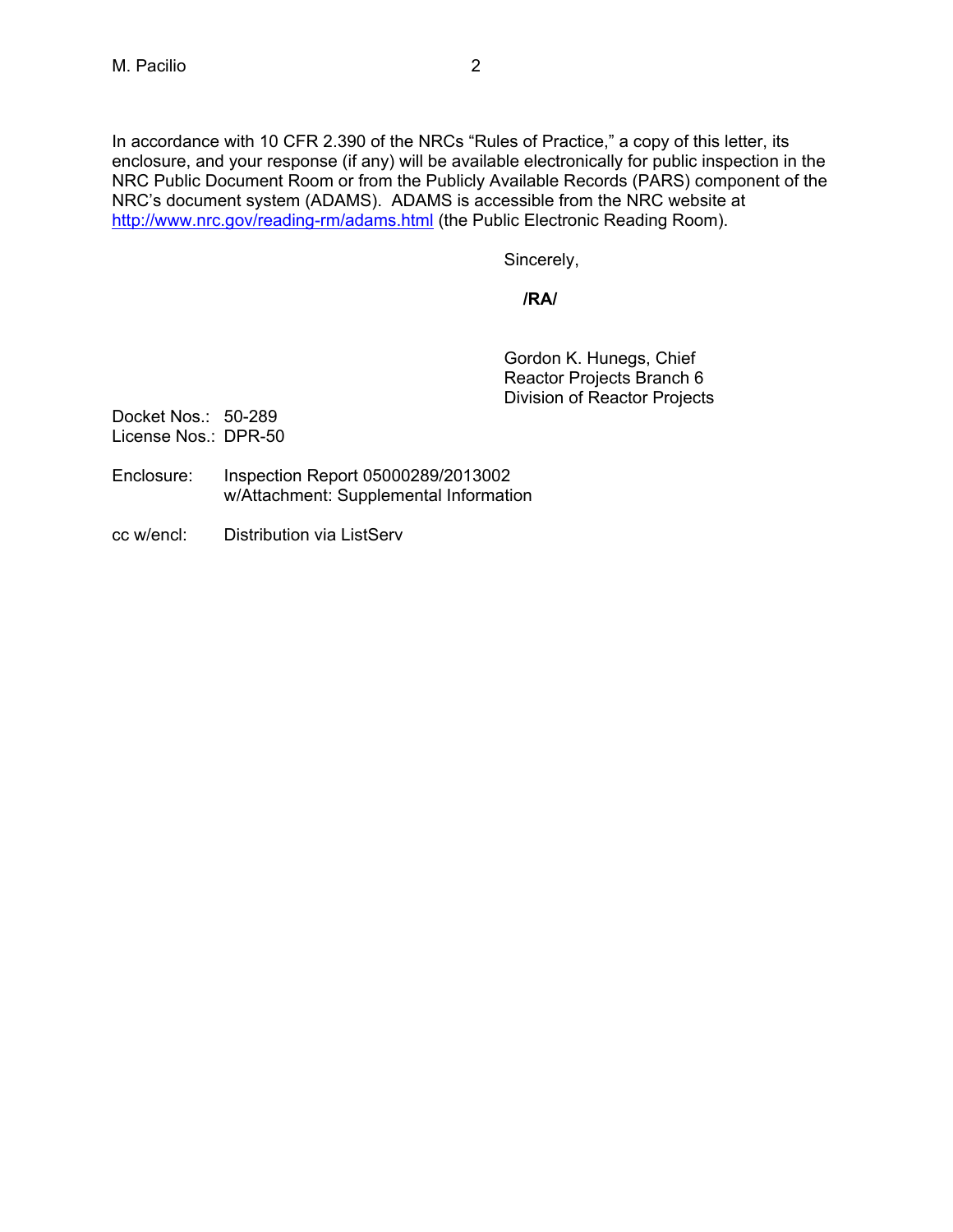In accordance with 10 CFR 2.390 of the NRCs "Rules of Practice," a copy of this letter, its enclosure, and your response (if any) will be available electronically for public inspection in the NRC Public Document Room or from the Publicly Available Records (PARS) component of the NRC's document system (ADAMS). ADAMS is accessible from the NRC website at http://www.nrc.gov/reading-rm/adams.html (the Public Electronic Reading Room).

Sincerely,

**/RA/** 

Gordon K. Hunegs, Chief Reactor Projects Branch 6 Division of Reactor Projects

Docket Nos.: 50-289 License Nos.: DPR-50

- Enclosure: Inspection Report 05000289/2013002 w/Attachment: Supplemental Information
- cc w/encl: Distribution via ListServ

Distribution w/encl: W. Dean, RA D. Lew, DRA D. Roberts, DRP M. Layton, DRP C. Miller, DRS J. Clifford, DRS G. Hunegs, DRP

B. Bickett, DRP A. Dugandzic, DRP D. Werkheiser, DRP, SRI J. Heinly, DRP, RI D. Huyck, RI OEDO RidsNrrPMThreeMileIsland Resource RidsNrrDorlLpl1-2 Resource ROPReportsResource

**Document Name:** G\DRP\BRANCH6\+++THREE MILE ISLAND\TMI INSPECTION REPORTS\TMI\_REPORT\_IR2013-002\_REV1.DOCX ADAMS ACCESSION NUMBER: **ML13119A453** 

| SUNSI Review  |                | Non-Sensitive     |              | ☑ | <b>Publicly Available</b> |                        |
|---------------|----------------|-------------------|--------------|---|---------------------------|------------------------|
|               |                | Sensitive         |              |   |                           | Non-Publicly Available |
| <b>OFFICE</b> | RI/DRP         | RI/DRP            | RI/DRP       |   |                           |                        |
| <b>NAME</b>   | DWerkheiser/DW | BBickett/ GKH for | GHunegs/ GKH |   |                           |                        |
| <b>DATE</b>   | 04/15/13       | 04/29 /13         | 04/29/13     |   |                           |                        |

| OFFICIAL RECORD COPY |  |
|----------------------|--|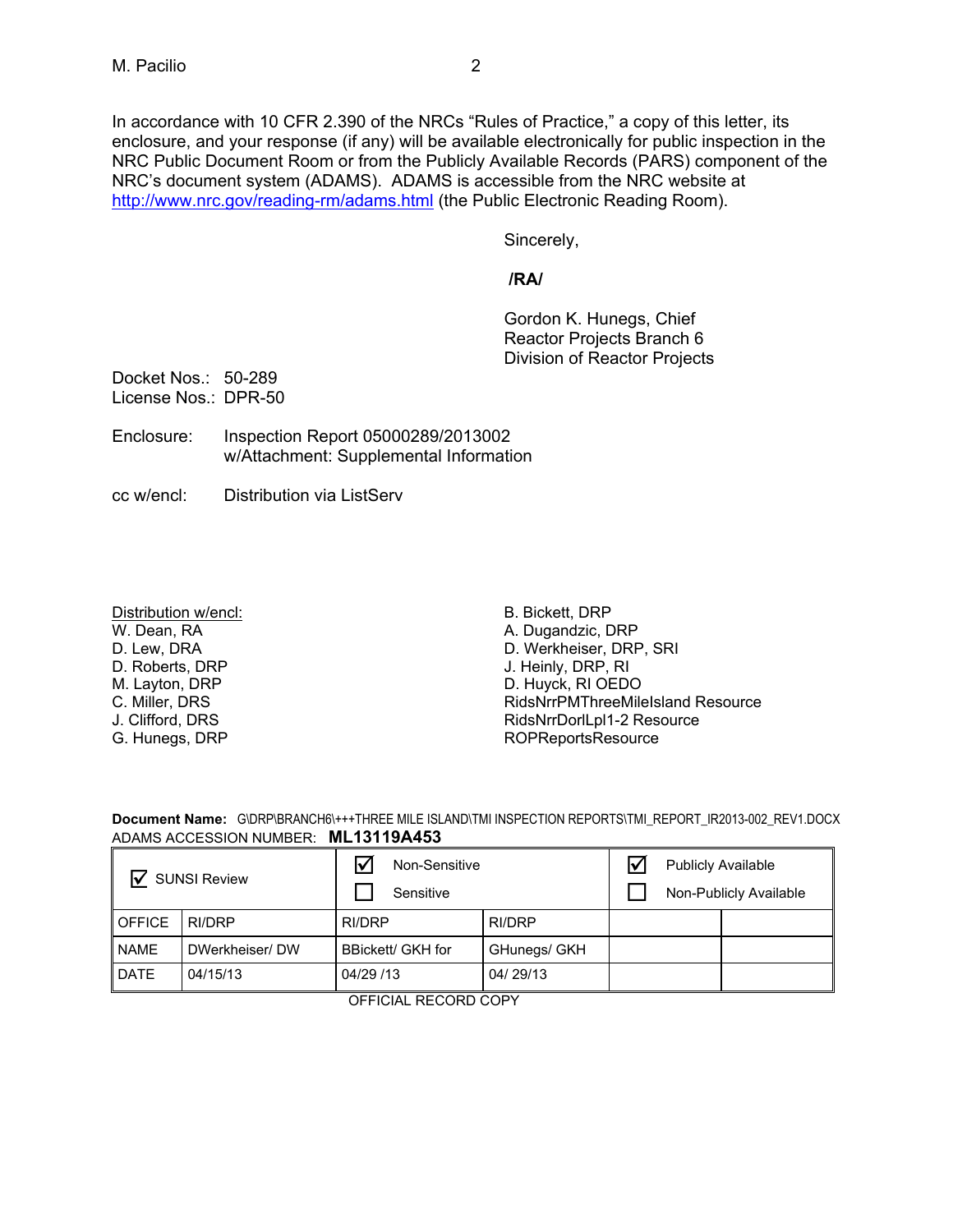# U.S. NUCLEAR REGULATORY COMMISSION

# REGION I

| Docket No:   | 50-289                                                                                                                                                                                                                                              |
|--------------|-----------------------------------------------------------------------------------------------------------------------------------------------------------------------------------------------------------------------------------------------------|
| License No:  | <b>DPR-50</b>                                                                                                                                                                                                                                       |
| Report No:   | 05000289/2013002                                                                                                                                                                                                                                    |
| Licensee:    | <b>Exelon Generation Company</b>                                                                                                                                                                                                                    |
| Facility:    | Three Mile Island Station, Unit 1                                                                                                                                                                                                                   |
| Location:    | Middletown, PA 17057                                                                                                                                                                                                                                |
| Dates:       | January 01, 2013 - March 31, 2013                                                                                                                                                                                                                   |
| Inspectors:  | D. Werkheiser, Senior Resident Inspector<br>J. Heinly, Resident Inspector<br>J. D'Antonio, Senior Operations Engineer<br>J. Laughlin, Emergency Preparedness Inspector, NSIR<br>T. Moslak, Senior Health Physicist<br>M. Patel, Operations Engineer |
| Approved by: | G. Hunegs, Chief<br>Projects Branch 6<br>Division of Reactor Projects (DRP)                                                                                                                                                                         |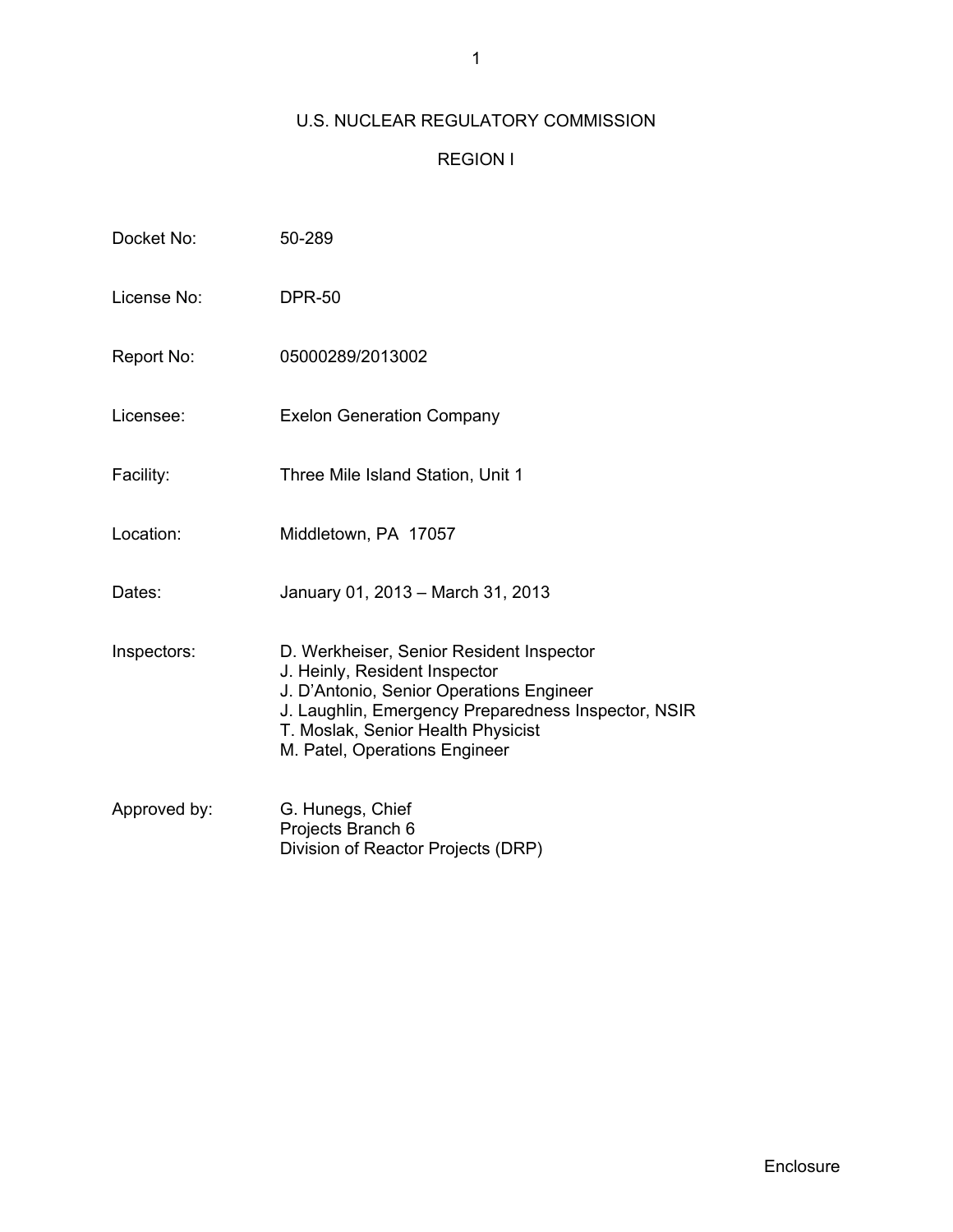| 1.               |                                                           |  |
|------------------|-----------------------------------------------------------|--|
| 1R01             |                                                           |  |
| 1R04             |                                                           |  |
| 1R05             |                                                           |  |
| 1R06             |                                                           |  |
| 1R07             |                                                           |  |
| 1R11             |                                                           |  |
| 1R12             |                                                           |  |
| 1R13             | Maintenance Risk Assessments and Emergent Work Control 11 |  |
| 1R <sub>15</sub> |                                                           |  |
| 1R <sub>18</sub> |                                                           |  |
| 1R <sub>19</sub> |                                                           |  |
| 1R22             |                                                           |  |
| 1EP4             |                                                           |  |
| 1EP6             |                                                           |  |
| 2.               |                                                           |  |
| <b>2RS1</b>      |                                                           |  |
| 2RS <sub>2</sub> |                                                           |  |
| $4_{-}$          |                                                           |  |
| 40A1             |                                                           |  |
| 4OA2             |                                                           |  |
| 4OA3             |                                                           |  |
| 4OA6             |                                                           |  |
|                  |                                                           |  |
|                  |                                                           |  |
|                  |                                                           |  |
|                  |                                                           |  |
|                  |                                                           |  |
|                  |                                                           |  |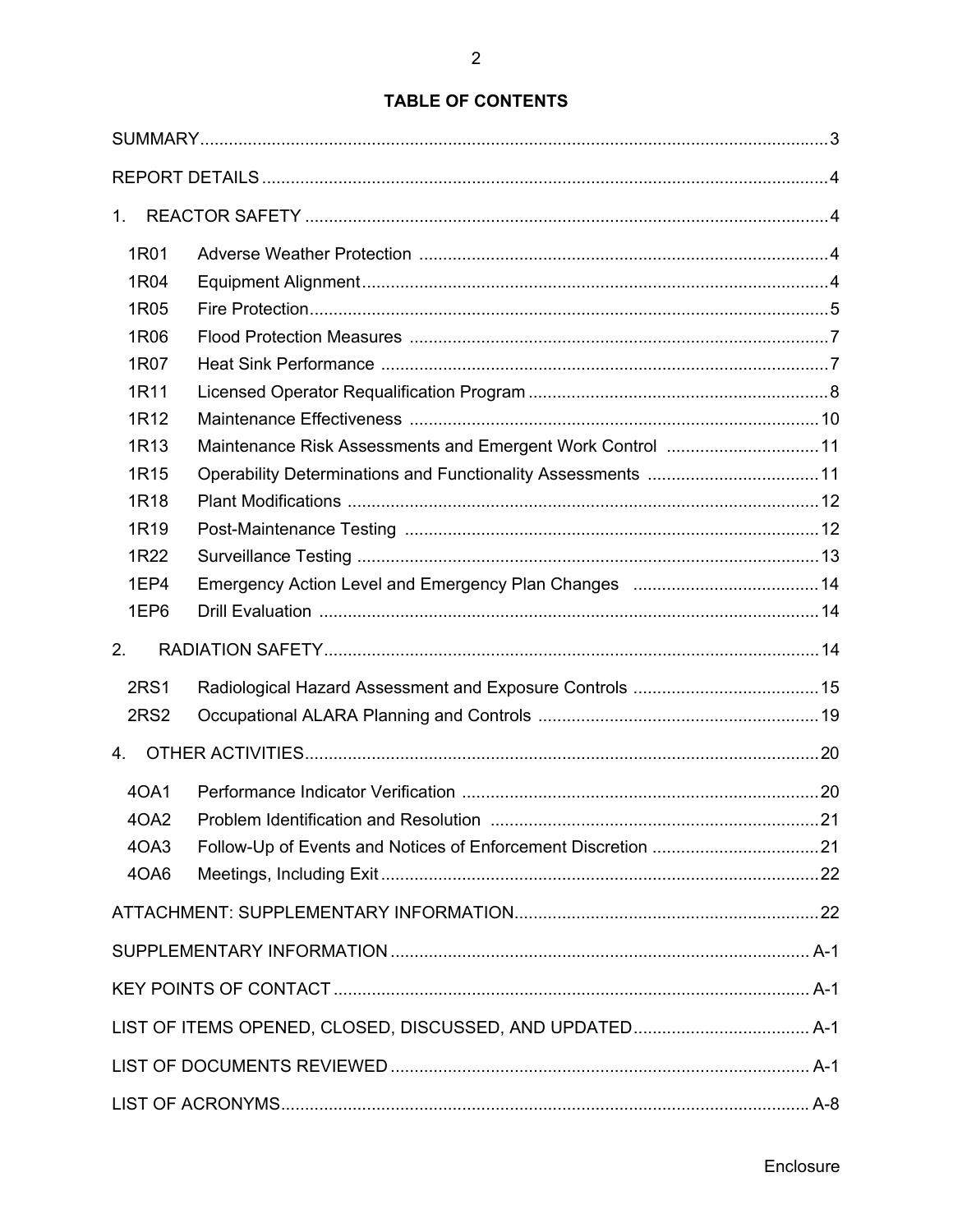#### **SUMMARY**

IR 05000289/2013002, 01/01/13 – 03/31/2013; Exelon Generation Company, LLC (Exelon); Three Mile Island, Unit 1, Fire Protection.

This report covered a three-month period of inspection by resident inspectors and announced inspections performed by regional inspectors. Inspectors identified one finding of very low safety significance (Green), which was an NCV. The significance of most findings is indicated by their color (i.e., greater than Green, or Green, White, Yellow, Red) and determined using Inspection Manual Chapter (IMC) 0609, "Significance Determination Process" (SDP), dated June 2, 2011. Cross-cutting aspects are determined using IMC 0310, "Components Within Cross-Cutting Areas," dated October 28, 2011. All violations of NRC requirements are dispositioned in accordance with the NRC's Enforcement Policy, dated January 28, 2013. The NRC's program for overseeing the safe operation of commercial nuclear power reactors is described in NUREG-1649, "Reactor Oversight Process," Revision 4.

#### **Cornerstone: Mitigating Systems**

 Green. The inspectors identified a Green non-cited violation (NCV) of license condition DPR-50 section 2.C.(4), Fire Protection, for Exelon's failure to maintain transient combustible loading within fire loading limits near the 'B' condensate storage tank (CST). Specifically, on January 9, the inspectors identified a Portable On-Demand storage (POD) container staged within 50 feet of the 'B' CST. The POD and its contents contained transient combustible materials in excess of the allowed fire loading in accordance with the fire hazards analysis report (FHAR). Exelon promptly removed the POD container and restored transient combustible loading within allowable limits. Exelon entered this issue into their corrective action program under issue report (IR) 1461029. Corrective actions included additional postings around the safety-related above-ground tanks, site-wide notifications and the performance of a root cause evaluation to address recent station fire protection issues.

This performance deficiency is more than minor because it is associated with the Protection Against External Factors (Fire) attribute and adversely affected the Mitigating Systems cornerstone objective to ensure availability, reliability, and capability of systems that respond to initiating events to prevent undesirable consequences. In addition, it was determined to be more than minor since it is similar to more than minor example 4.k of IMC 0612, "Power Reactor Inspection Reports," Appendix E because the fire loading was not within the FHAR limits. In accordance with IMC 0609.04, "Phase 1 – Initial Screen and Characterization of Findings," the inspectors determined the finding affected the administrative controls for transient combustible materials. Therefore, the inspectors conducted a phase 1 SDP screening using IMC 0609, Appendix F, "Fire Protection Significance Determination Process," and the inspectors determined that the finding affected the category of Fire Prevention and Administrative Controls in that combustible material was not being properly controlled, the finding had a "low" degradation rating, and the finding was of very low safety significance (Green). This finding has a cross-cutting aspect in the area of Problem Identification and Resolution, Corrective Action Program, because Exelon failed to thoroughly evaluate and take appropriate corrective actions for similar transient combustible loading issues such that the cause and extent of condition were fully addressed. [P.1(c)] (Section 1R05)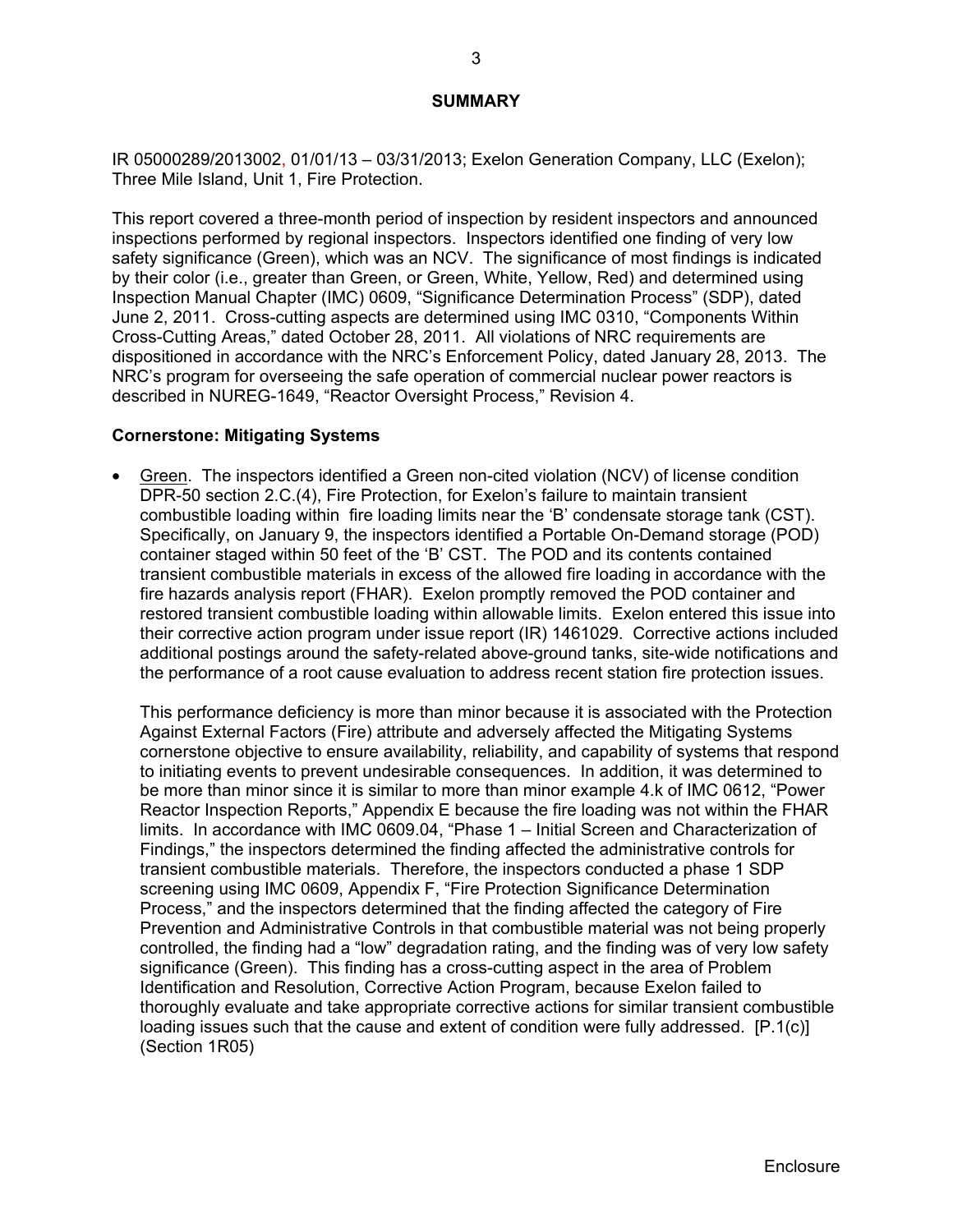# **REPORT DETAILS**

# Summary of Plant Status

Unit 1 began the inspection period at 100 percent power. On March 9, 2013 operators reduced power to approximately 90 percent to conduct planned turbine valve testing. Operators returned the unit to 100 percent on March 11, 2013. The unit remained at or near 100 percent power for the remainder of the inspection period.

# **1. REACTOR SAFETY**

# **Cornerstones: Initiating Events, Mitigating Systems, and Barrier Integrity**

# 1R01 Adverse Weather Protection (71111.01 – 1 sample)

# Readiness for Impending Adverse Weather Conditions

a. Inspection Scope

The inspectors reviewed Exelon's preparations for the onset of winter weather conditions on March 6, 2013. The inspectors reviewed the implementation of adverse weather preparation procedures before the onset of and during this adverse weather condition. The inspectors walked down auxiliary transformers and the intake screen pump house to ensure system availability. The inspectors reviewed the planned work schedule to ensure the site appropriately managed station activities to effectively manage station risk during the adverse weather. The inspectors verified that operator actions defined in Exelon's adverse weather procedure for Three Mile Island maintained the readiness of essential systems. The inspectors discussed readiness and staff availability for adverse weather response with operations and work control personnel.

b. Findings

No findings were identified.

### 1R04 Equipment Alignment

- .1 Partial System Walkdowns (71111.04Q 4 samples)
	- a. Inspection Scope

The inspectors performed partial walkdowns of the following systems:

- 'A' emergency diesel generator and 4kV system during elevated (Orange) risk planned activities on January 8, 2013
- Instrument air systems during 'A' instrument air compressor [IA-P-1A] outage on January 10, 2013
- 'A' and 'B' condensate storage tanks and interconnecting piping during 'B' condensate storage tank piping system inspections on January 27, 2013 through February 1, 2013
- 'A' motor-driven emergency feedwater pump [EF-P-2A] during 'B' emergency feedwater planned maintenance on March, 7, 2013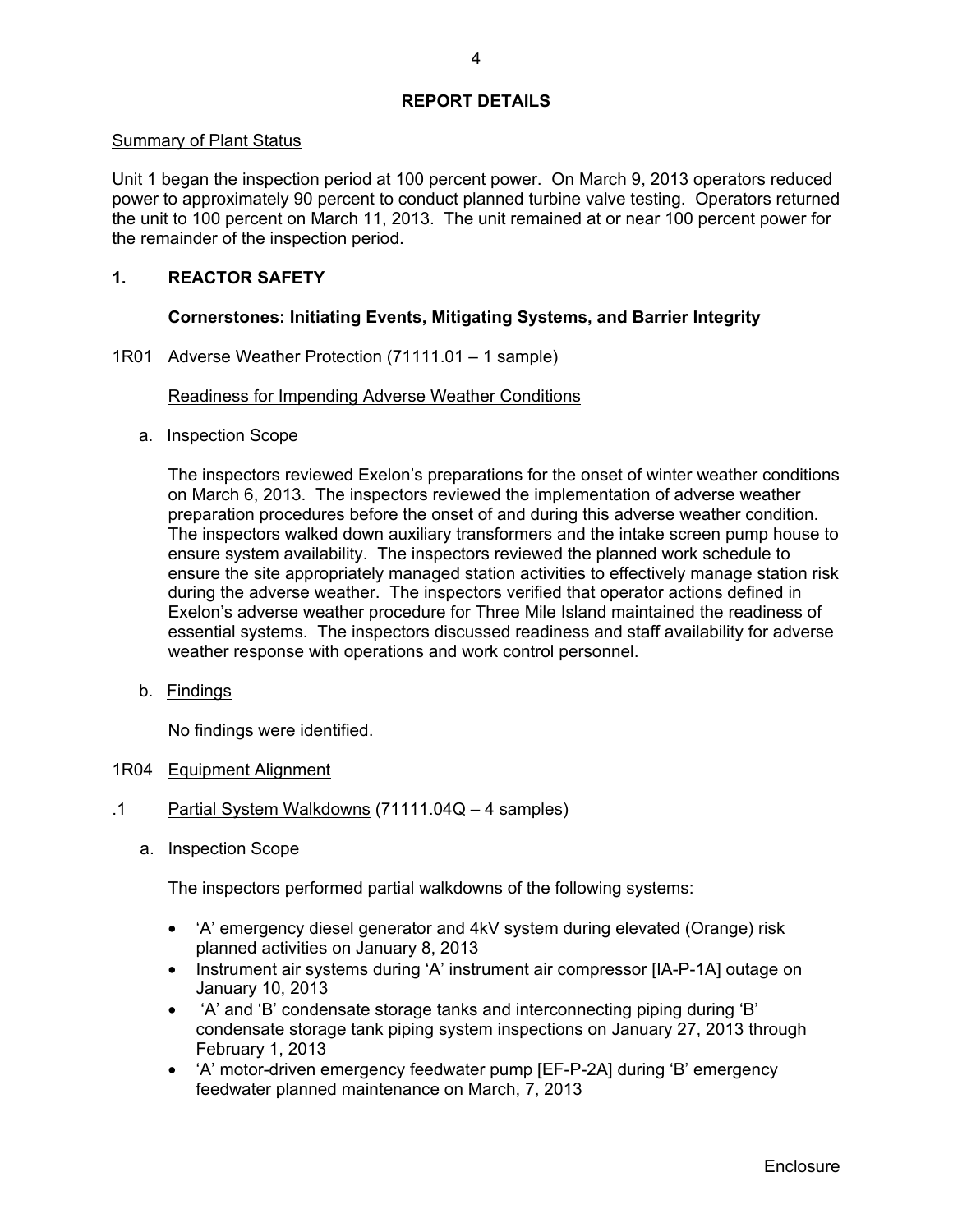The inspectors selected these systems based on their risk-significance relative to the reactor safety cornerstones at the time they were inspected. The inspectors reviewed applicable operating procedures, system diagrams, the updated final safety analysis report (UFSAR), technical specifications, work orders, condition reports, and the impact of ongoing work activities on redundant trains of equipment in order to identify conditions that could have impacted system performance of their intended safety functions. The inspectors also performed field walkdowns of accessible portions of the systems to verify system components and support equipment were aligned correctly and were operable. The inspectors examined the material condition of the components and observed operating parameters of equipment to verify that there were no deficiencies. The inspectors also reviewed whether Exelon staff had properly identified equipment issues and entered them into the corrective action program for resolution with the appropriate significance characterization.

b. Findings

No findings were identified.

- .2 Full System Walkdown (71111.04S 1 sample)
	- a. Inspection Scope

On March 27 and 28, 2013, the inspectors performed a complete system walkdown of accessible portions of the emergency feedwater system to verify the existing equipment lineup was correct after a maintenance outage. The inspectors reviewed operating procedures, surveillance tests, drawings, equipment line-up check-off lists, and the UFSAR to verify the system was aligned to perform its required safety functions. The inspectors also reviewed electrical power availability, component lubrication and equipment cooling, hangar and support functionality, and operability of support systems. The inspectors performed field walkdowns of accessible portions of the systems to verify system components and support equipment were aligned correctly and operable. The inspectors examined the material condition of the components and observed operating parameters of equipment to verify that there were no deficiencies. Additionally, the inspectors reviewed a sample of related issue reports and work orders to ensure Exelon appropriately evaluated and resolved any deficiencies.

b. Findings

No findings were identified.

- 1R05 Fire Protection
- .1 Resident Inspector Quarterly Walkdowns (71111.05Q 4 samples)
	- a. Inspection Scope

The inspectors conducted tours of the areas listed below to assess the material condition and operational status of fire protection features. The inspectors verified that Exelon controlled combustible materials and ignition sources in accordance with administrative procedures. The inspectors verified that fire protection and suppression equipment was available for use as specified in the area pre-fire plan, and passive fire barriers were maintained in good material condition. The inspectors also verified that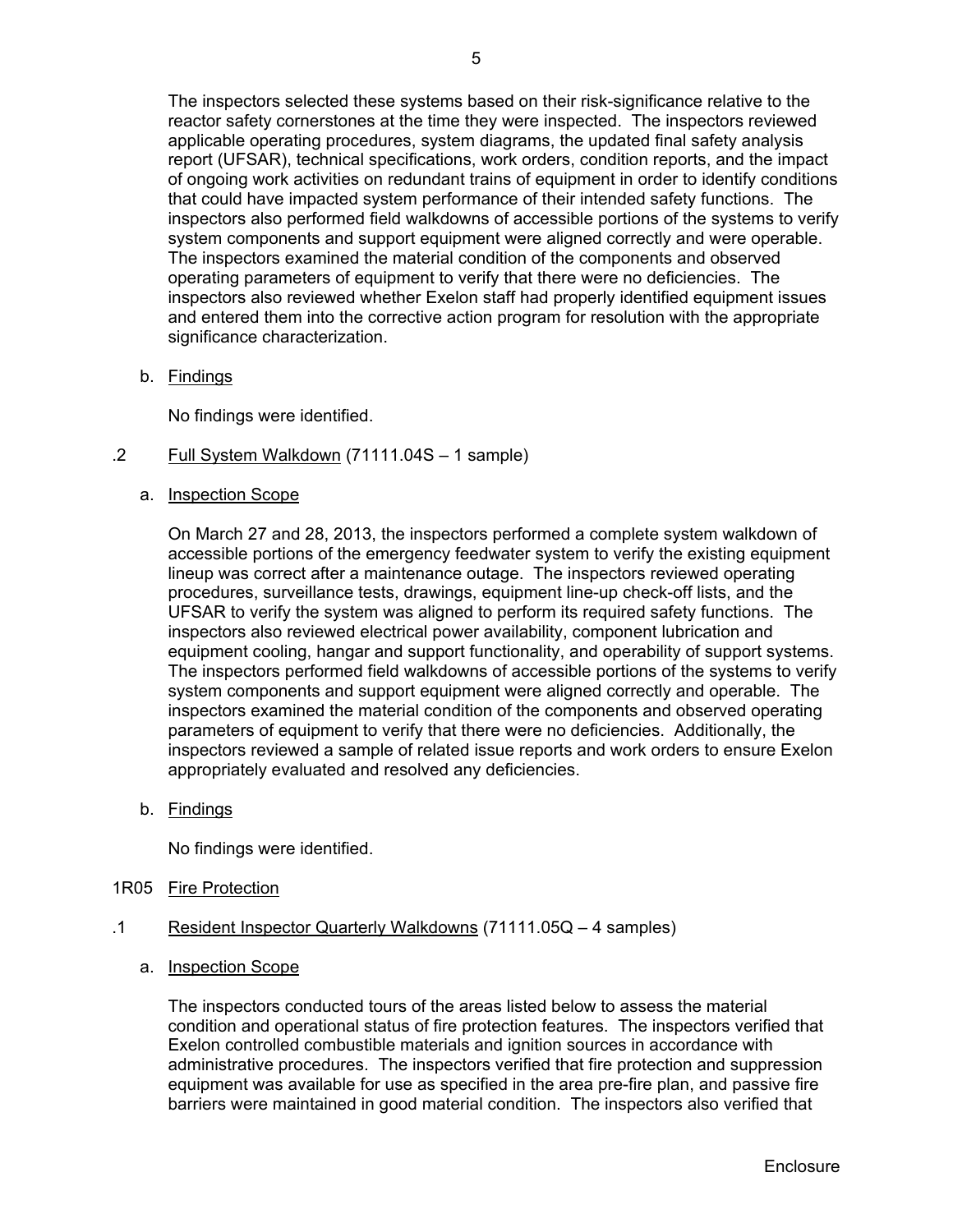station personnel implemented compensatory measures for out of service, degraded, or inoperable fire protection equipment, as applicable, in accordance with procedures.

- Yard, on January 9-10, 2013
- Air intake tunnel, AIT-FZ-1/1A, on January 30, 2013
- New Fuel Storage 329' and 331' general area, FH-FZ-3, February 4, 2013
- Auxiliary building shielded wall area, AB-FZ-4, on February 26-27, 2013

#### b. Findings

Introduction. The inspectors identified a Green non-cited violation (NCV) of license condition DPR-50 section 2.C.(4), Fire Protection, for Exelon's failure to maintain transient combustible loading within fire loading limits near the 'B' condensate storage tank (CST). Specifically, on January 9, the inspectors identified a Portable On-Demand storage (POD) container staged within 50 feet of the 'B' CST which contained transient combustible materials in excess of the allowed fire loading in accordance with the FHAR).

Description. In January 2013, Exelon planned to install a temporary POD container in the yard area of TMI to allow for convenient storage of snow removal equipment during the winter snow storm season. Prior to the installation, Exelon had reviewed the acceptability of a steel POD container and its placement in the yard area in accordance with Nuclear Electric Insurance Limited requirements, however, did not review placement acceptability against the station's fire protection program requirements.

On January 9, 2013, the inspectors identified the POD container in the yard area had been installed within 50 feet of the 'B' CST. Upon further inspection, the POD container was determined to be constructed of combustible material (plastic and wood) and housed snow removal equipment that contained gasoline in the fuel tanks. Exelon's FHAR and procedure OP-AA-201-009 "Control of Transient Combustible Material", Rev. 11, require that a minimum of 50 feet of separation be provided between outdoor tanks and combustible material where feasible. The 'B' CST is a safety-related above-ground water tank that is subject to this requirement. The inspectors immediately notified Exelon and the POD container was promptly relocated and the 50 feet of separation was restored. Exelon entered this issue into their corrective action program under IR 1461029. Corrective actions included additional postings around the safety-related above-ground tanks, site-wide notifications and the performance of a root cause evaluation to address recent station fire protection issues.

Analysis. The inspectors determined that Exelon's failure to maintain transient combustible loading within fire loading limits near the 'B' CST was a performance deficiency that was within Exelon's ability to foresee and correct. This performance deficiency is more than minor because it is associated with the Protection Against External Factors (Fire) attribute and adversely affected the Mitigating Systems cornerstone objective to ensure availability, reliability, and capability of systems that respond to initiating events to prevent undesirable consequences.

In addition, it was determined to be more than minor since it is similar to more than minor example 4.k of IMC 0612 , "Power Reactor Inspection Reports," Appendix E because the fire loading was not within the FHAR limits. In accordance with Inspection IMC 0609.04, "Phase 1 – Initial Screen and Characterization of Findings," the inspectors determined the finding affected the administrative controls for transient combustible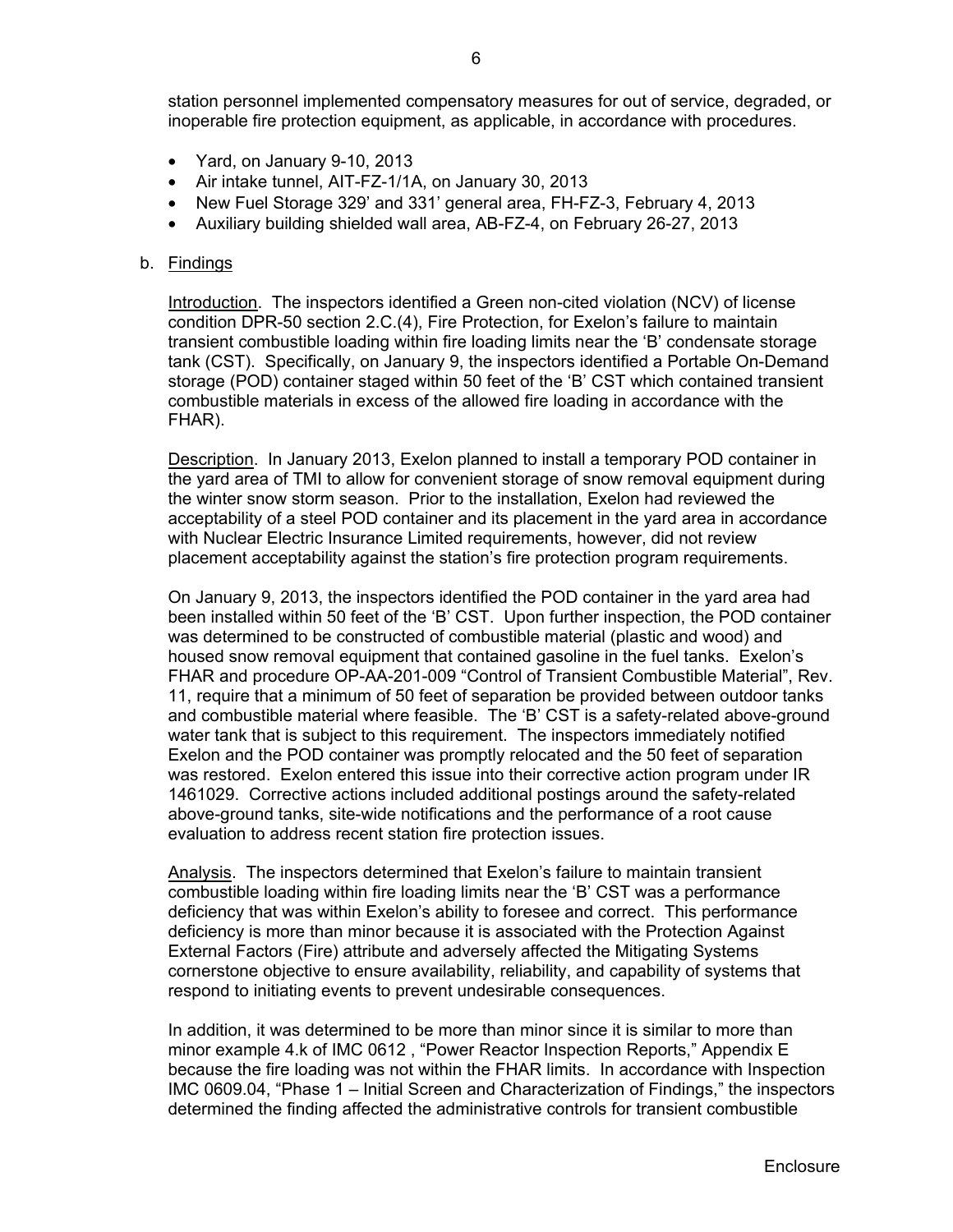materials. Therefore, the inspectors conducted a phase 1 SDP screening using IMC 0609, Appendix F, "Fire Protection Significance Determination Process," and the inspectors determined that the finding affected the category of Fire Prevention and Administrative Controls in that combustible material was not being properly controlled, the finding had a "low" degradation rating, and the finding was of very low safety significance (Green).

This finding has a cross-cutting aspect in the area of Problem Identification and Resolution, Corrective Action Program, because Exelon failed to thoroughly evaluate and take appropriate corrective actions for similar transient combustible loading issues such that the cause and extent of condition are fully addressed. [P.1(c)]

Enforcement. License condition 2.C.(4), "Fire Protection," requires that Exelon implement and maintain in effect all provisions of the approved fire protection program as described in the UFSAR. The UFSAR identifies the FHAR as the licensing basis requirements for the fire protection program. Section F.15 of the FHAR states there is to be a minimum of 50 feet of separation between the CST and combustible materials. Contrary to the above, on January 9, 2013, inspectors identified a combustible POD container and its contents staged within 50 feet of the 'B' CST. Because this violation was of very low safety significance and it was entered into the licensee's corrective action program under IR 1461029, this violation is being treated as an NCV, consistent with the Enforcement Policy. (**NCV 05000289/2013002-01, Failure to Maintain Combustible Loading near the 'B' CST within FHAR Limits**).

1R06 Flood Protection Measures (71111.06 – 1 sample)

Internal Flooding Review

a. Inspection Scope

The inspectors reviewed the UFSAR, the site internal flooding analysis, and plant procedures to assess susceptibilities involving internal flooding. The inspectors also reviewed the corrective action program to determine if Exelon identified and corrected flooding problems and whether operator actions for coping with flooding were adequate. The inspectors also focused on the auxiliary building sump to verify the adequacy of equipment condition, operation during liquid ingress, floor and water penetration seals, watertight door seals, common drain lines and sumps, sump pumps, level alarms, control circuits, and temporary or removable flood barriers.

b. Findings

No findings were identified.

- 1R07 Heat Sink Performance (711111.07A 1 sample)
	- a. Inspection Scope

The inspectors reviewed the 'A' control building ventilation (AH-C-6A) heat exchanger to determine its readiness and availability to perform its safety functions. The inspectors reviewed the design basis for the component and verified that the appropriate preventive maintenance and performance monitoring was sufficient to ensure availability and reliability of the system. The inspectors observed actual performance of the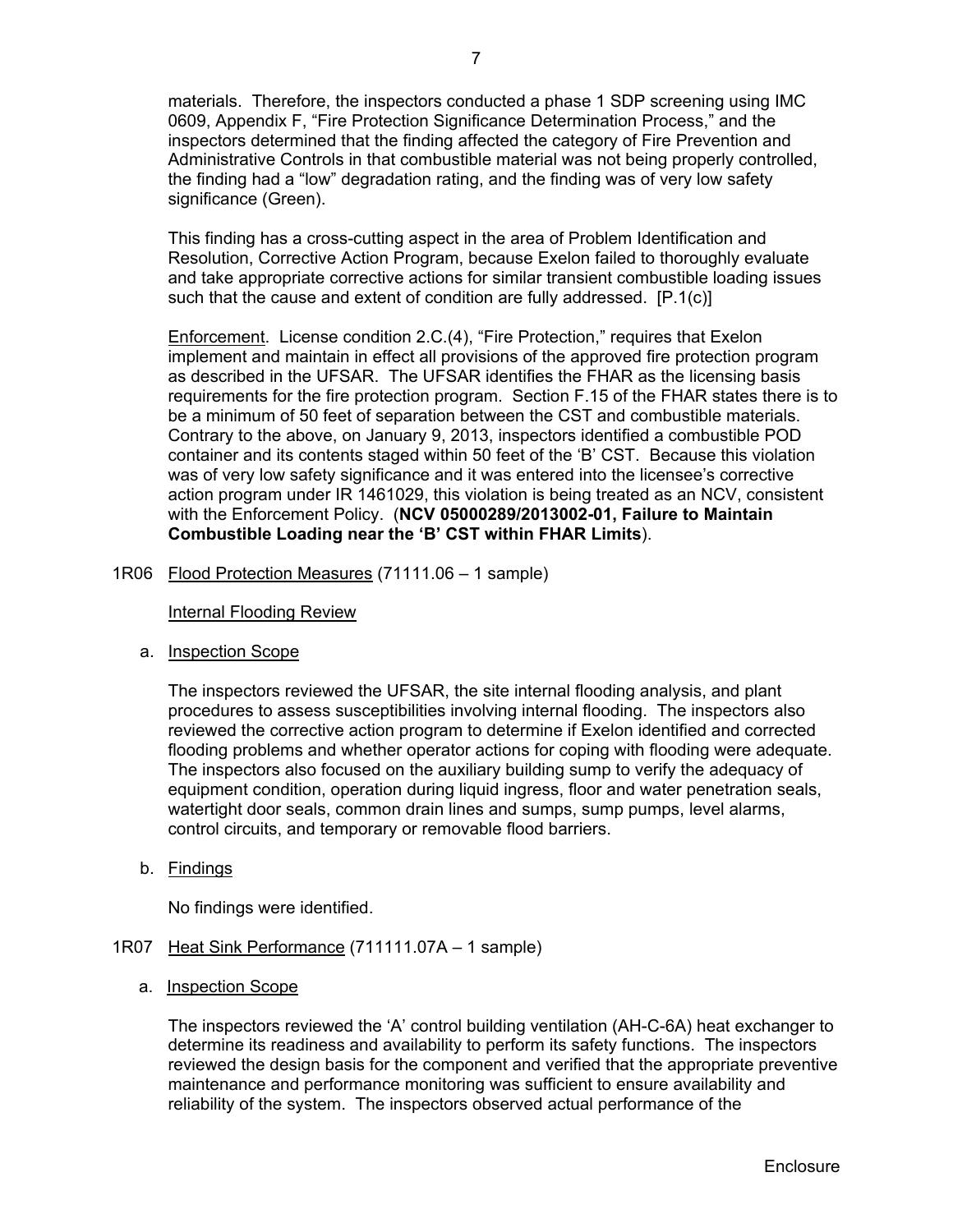inspection/cleaning of the heat exchanger coils as well as reviewed previous inspection/cleaning results. The inspectors discussed the results of the most recent inspection with engineering staff and reviewed the as-found and as-left conditions. The inspectors verified that Exelon initiated appropriate corrective actions for identified deficiencies.

b. Findings

No findings were identified.

- 1R11 Licensed Operator Requalification Program
- .1 Quarterly Review of Licensed Operator Requalification Testing and Training (71111.11Q – 1 sample)
	- a. Inspection Scope

The inspectors observed crew 'E' licensed operator simulator training on February 5, 2013, which included fuel failure from a loose part in the reactor coolant system coincident with a loss of coolant accident. The inspectors evaluated operator performance during the simulated event and verified completion of risk significant operator actions, including the use of abnormal and emergency operating procedures. The inspectors assessed the clarity and effectiveness of communications, implementation of actions in response to alarms and degrading plant conditions, and the oversight and direction provided by the control room supervisor. The inspectors verified the accuracy and timeliness of the emergency classification made by the shift manager and the technical specification action statements entered by the shift technical advisor. Additionally, the inspectors assessed the ability of the crew and training staff to identify and document crew performance problems.

b. Findings

No findings were identified.

- .2 Quarterly Review of Licensed Operator Performance in the Main Control Room (71111.11Q – 1 sample)
	- a. Inspection Scope

The inspectors observed control room operations in support of routine plant operations conducted on January 10, 2013. The inspectors observed crew 'E' licensed-operator performance to verify that procedure use, crew communications, and coordination of activities between work groups met the criteria specified in Exelon's OP-AA-1, "Conduct of Operations." In addition, the inspectors verified that licensee supervision and management were adequately engaged in plant operations oversight and appropriately assessed control room operator performance and similarly met established expectations and standards.

b. Findings

No findings were identified.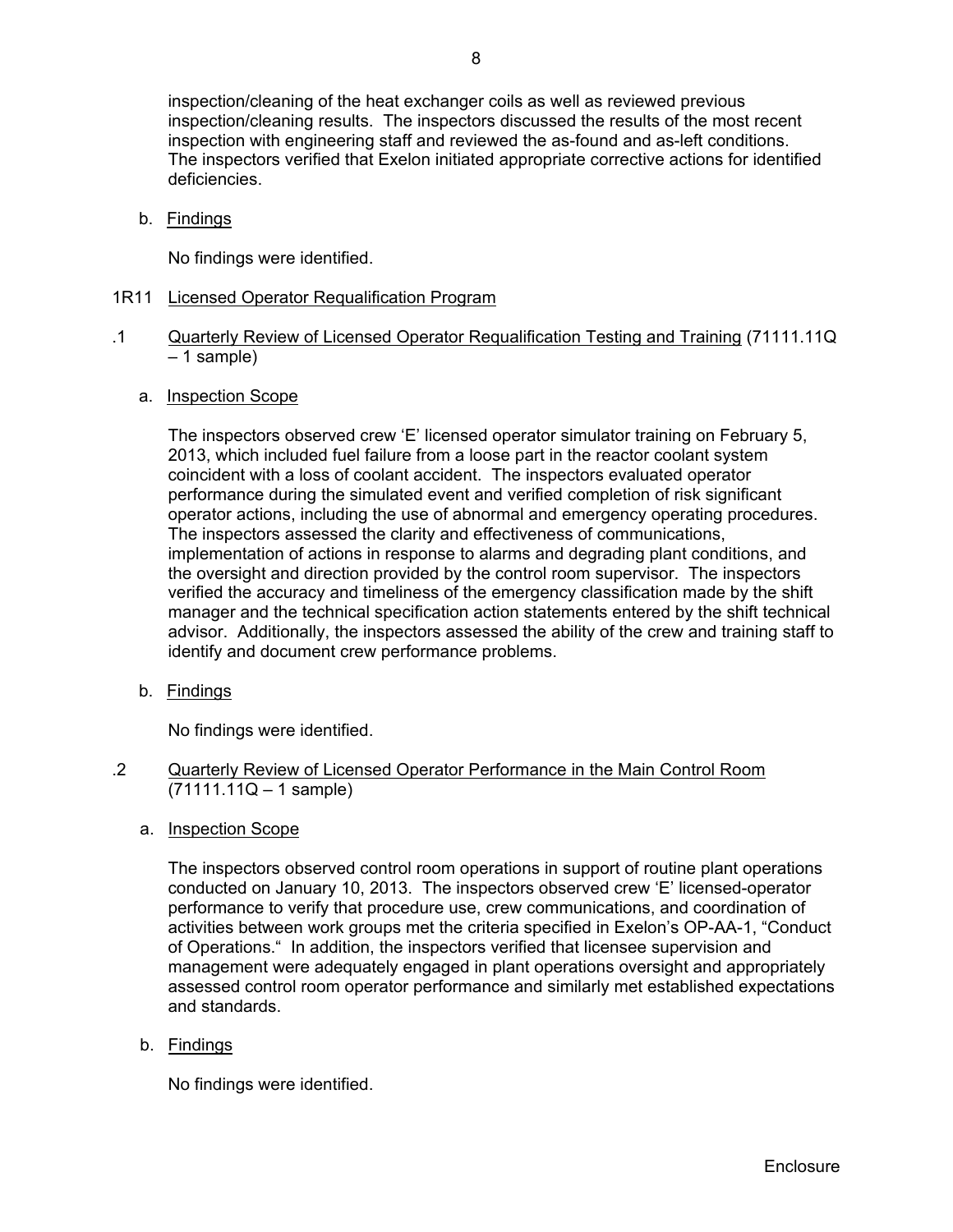#### .3 Licensed Operator Requalification (71111.11B)

#### a. Inspection Scope

The following inspection activities were performed March 11-14, 2013 using NUREG-1021, "Operator Licensing Examination Standards for Power Reactors," Revision 9, Supplement 1, and Inspection Procedure Attachment 71111.11, "Licensed Operator Requalification Program and Licensed Operator Performance."

#### Examination Results

Requalification exam results for year 2013 were reviewed to determine if pass/fail rates were consistent with the guidance of IMC 0609, Appendix I, "Operator Requalification Human Performance Significance Determination Process (SDP)."

The review verified the following:

- Individual pass rate on the dynamic simulator scenarios was greater than 80 percent. (Pass rate was 100 percent.)
- Individual pass rate on the job performance measures (JPMs) of the operating exam was greater than 80 percent. (Pass rate was 100 percent.)
- Individual pass rate on the written examination was greater than 80 percent. (Pass rate was 98 percent.)
- More than 80 percent of the individuals passed all portions of the requalification exam. (Pass rate was 98 percent.)
- Crew pass rate was greater than 80 percent. (Pass rate was 100 percent.)

#### Written Examination Quality

The inspectors reviewed a two week sample of comprehensive written exams that facility staff administered to the operators in March 2013.

#### Operating Test Quality

The inspectors reviewed operating tests associated with four examination weeks for the 2013 examinations.

#### Licensee Administration of Operating Tests

The inspectors observed facility training staff administer dynamic simulator exams and JPMs during the week of March 11, 2013. These observations included facility evaluations of crew and individual operator performance during the simulator exams and individual performance of JPMs. In addition, on April 4, 2013, final results of the completed requalification exams were reviewed.

#### Exam Security

The inspectors assessed whether facility staff properly safeguarded exam material, and whether test item repetition was excessive.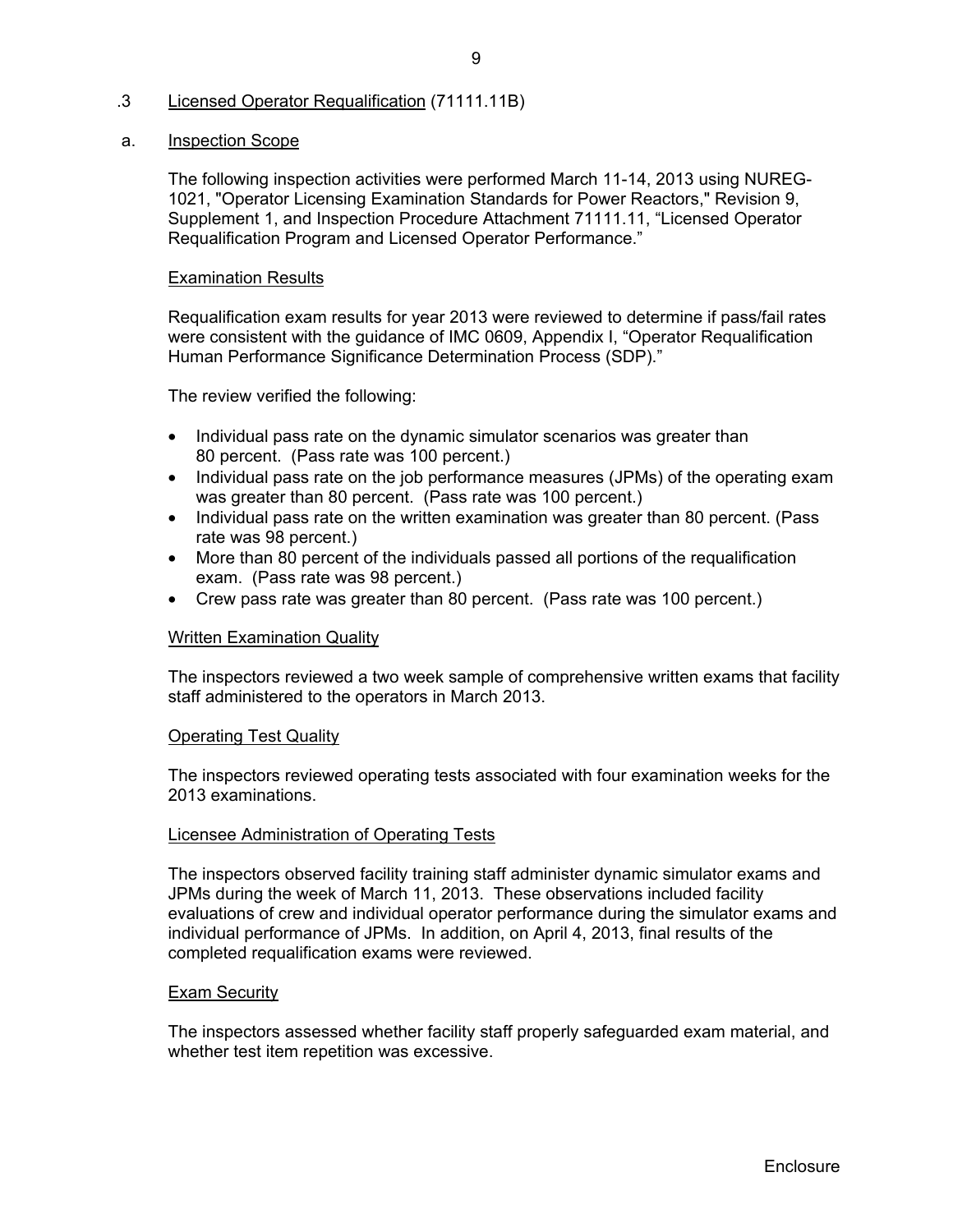## Remedial Training and Re-examinations

The inspectors reviewed two remedial training packages and the associated re-exams for individuals who failed the scenario portion of the 2012 operating test, and one package for an individual who failed the "off-year" comprehensive written examination.

#### Conformance with License Conditions

License reactivation and license proficiency records for two years were reviewed to ensure that 10 CFR 55.53 license conditions and applicable program requirements were met. The inspectors also reviewed two years of records for requalification training attendance, and a seven licensed operator medical examination records for compliance with license conditions and NRC regulations.

#### Simulator Performance

Simulator performance and fidelity were reviewed for conformance to the reference plant control room. A sample of simulator deficiency reports was also reviewed to ensure facility staff addressed identified modeling problems.

### Problem Identification and Resolution

The inspectors reviewed recent operating history documentation found in inspection reports, licensee event reports, the licensee's corrective action program and the most recent NRC plant issues matrix. The resident staff was also consulted for insights regarding licensed operators' performance. The inspectors focused on events associated with operator errors that may have occurred due to possible training deficiencies.

b. Findings

No findings were identified.

- 1R12 Maintenance Effectiveness (71111.12Q 2 samples)
	- a. Inspection Scope

The inspectors reviewed the samples listed below to assess the effectiveness of maintenance activities on systems, structures, and components (SSC) performance and reliability. The inspectors reviewed system health reports, issue reports, maintenance work orders, and maintenance rule basis documents to ensure that Exelon was identifying and properly evaluating performance problems within the scope of the maintenance rule. For each sample selected, the inspectors verified that the SSC was

properly scoped into the maintenance rule in accordance with 10 CFR 50.65 and verified that the (a)(2) performance criteria established by Exelon staff was reasonable. As applicable, for SSCs classified as (a)(1), the inspectors assessed the adequacy of goals and corrective actions to return these SSCs to (a)(2). Additionally, the inspectors ensured that Exelon staff was identifying and addressing common cause failures that occurred within and across maintenance rule system boundaries.

- 'B' nuclear service closed cooling pump [NS-P-1B], IR 1480220 on March 12, 2013
- 'B' decay heat pump [DH-P-1B], IR 1490019 on March 20, 2013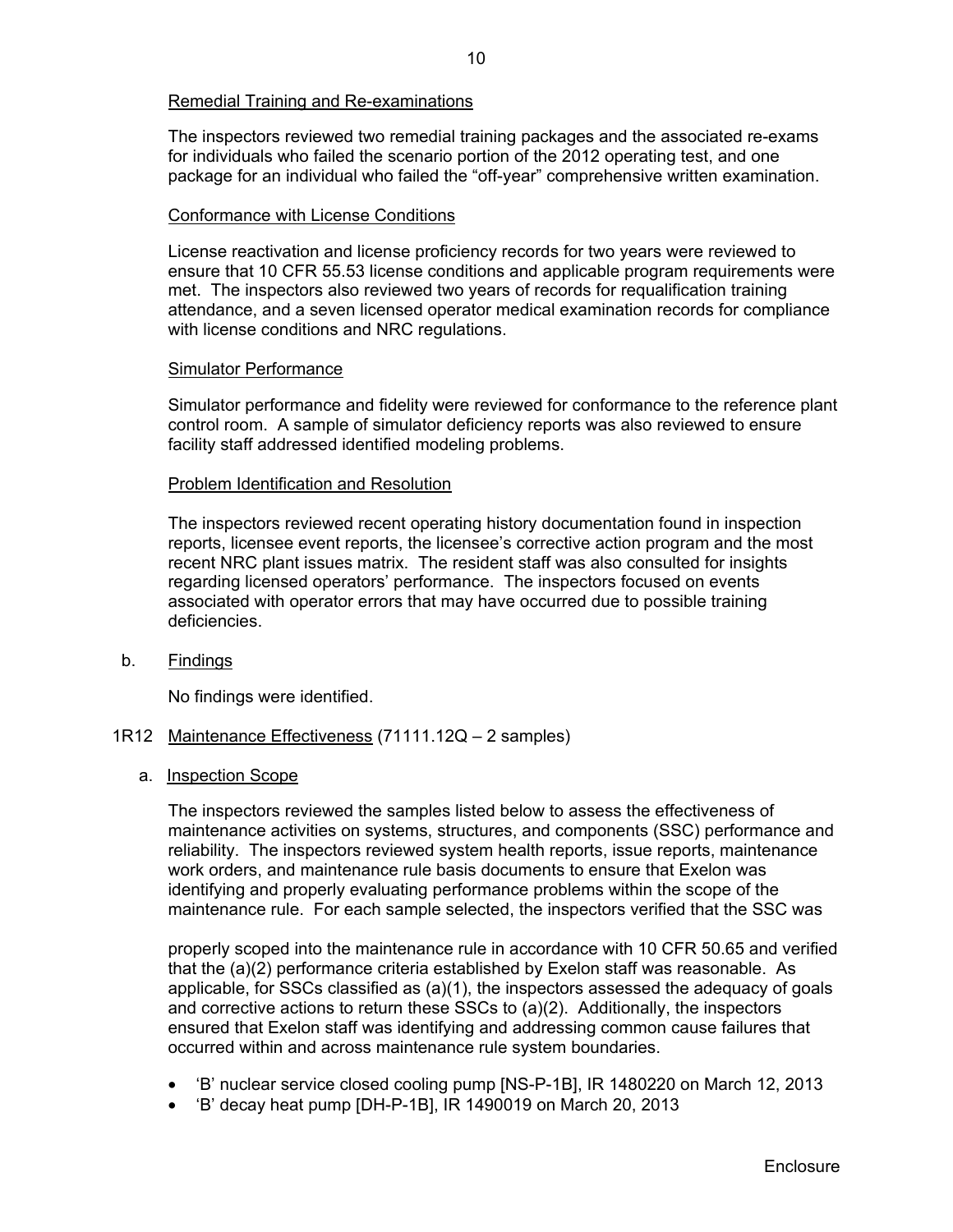## b. Findings

No findings were identified.

# 1R13 Maintenance Risk Assessments and Emergent Work Control (71111.13 – 5 samples)

# a. Inspection Scope

The inspectors reviewed station evaluation and management of plant risk for the maintenance and emergent work activities listed below to verify that Exelon performed the appropriate risk assessments prior to removing equipment for work. The inspectors selected these activities based on potential risk significance relative to the reactor safety cornerstones. As applicable for each activity, the inspectors verified that Exelon personnel performed risk assessments as required by 10 CFR 50.65(a)(4) and that the assessments were accurate and complete. When Exelon performed emergent work, the inspectors verified that operations personnel promptly assessed and managed plant risk. The inspectors reviewed the scope of maintenance work and discussed the results of the assessment with the station's probabilistic risk analyst to verify plant conditions were consistent with the risk assessment. The inspectors also reviewed the technical specification requirements and inspected portions of redundant safety systems, when applicable, to verify risk analysis assumptions were valid and applicable requirements were met.

- Planned work week 1302 maintenance including 'B' low pressure injection and 'B' emergency diesel generator on January 7-8, 2013
- Planned maintenance outage of the 'B' low pressure injection pump on January 8-9, 2013
- Planned maintenance outage of the 'B' reactor building spray pump on January 15- 16, 2013
- Planned work week 1309 maintenance and elevated (Yellow) risk including 'C' makeup pump outage, doble testing in switchyard on February 26, 2013
- Planned work week 1312 maintenance and engineered-safeguards actuation system (ESAS) relay replacement on March 19-20, 2013

# b. Findings

No findings were identified.

### 1R15 Operability Determinations and Functionality Assessments (71111.15 – 5 samples)

### a. Inspection Scope

The inspectors reviewed operability determinations for the following degraded or nonconforming conditions:

- Emergency diesel generator trip latch issue documented in IRs 1442074 and 1442515, on January 8, 2013
- 'B' condensate storage tank piping inspection under C2028895, on January 16-25, 2013
- ESAS relay intermittent drop-out documented in IR 1469414, on January 31, 2013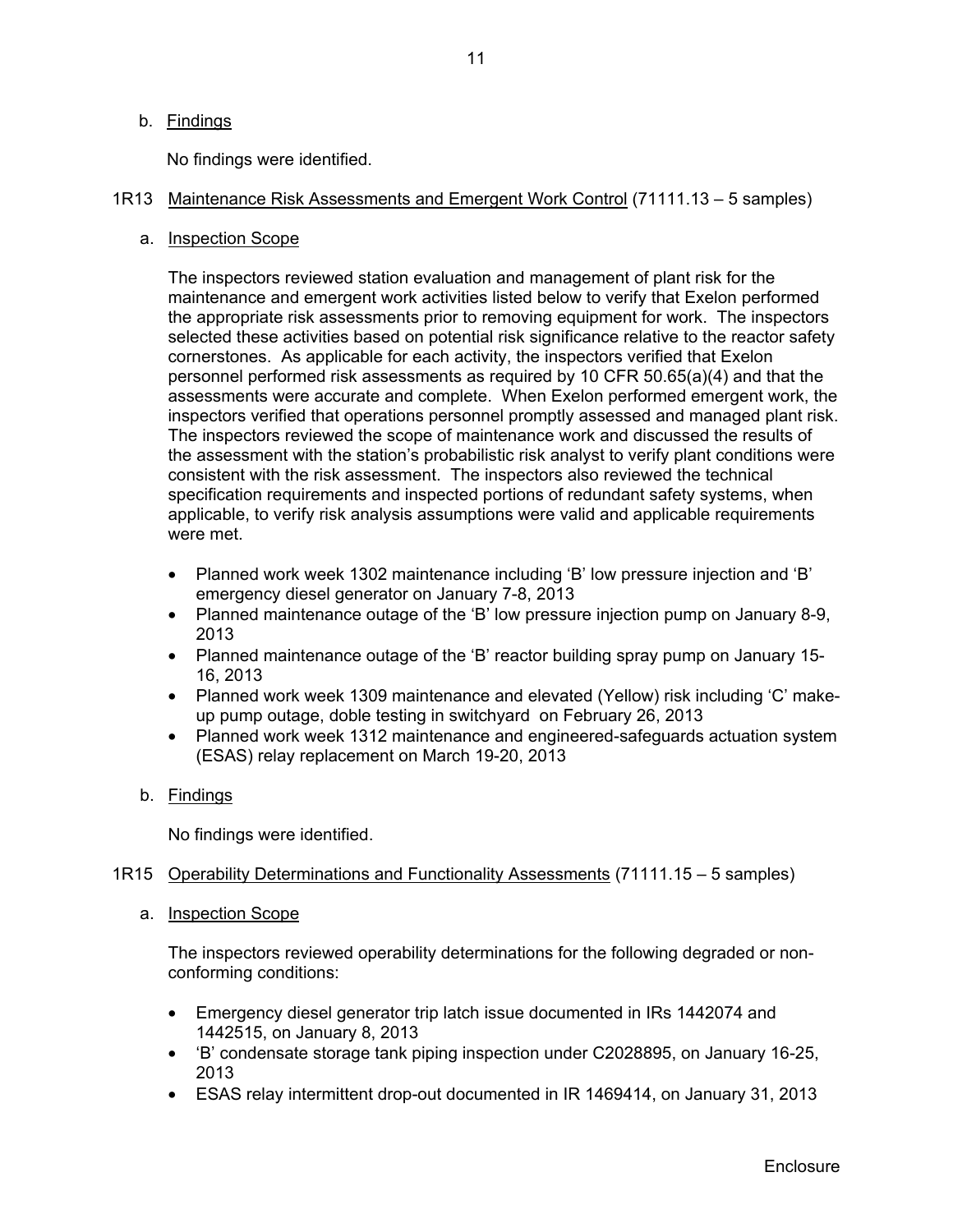Local intense precipitation concerns documented in IR 1471211, on February 4-11, 2013

The inspectors selected these issues based on the risk significance of the associated components and systems. The inspectors evaluated the technical adequacy of the operability determinations to assess whether technical specification operability was properly justified and the subject component or system remained available such that no unrecognized increase in risk occurred. The inspectors compared the operability and design criteria in the appropriate sections of the technical specifications and UFSAR to Exelon's evaluations to determine whether the components or systems were operable. Where compensatory measures were required to maintain operability, the inspectors determined whether the measures in place would function as intended and were properly controlled by Exelon. The inspectors determined, where appropriate, compliance with bounding limitations associated with the evaluations.

b. Findings

No findings were identified.

1R18 Plant Modifications (71111.18 – 2 samples)

# Permanent Modifications

a. Inspection Scope

The inspectors evaluated the following permanent modifications:

- 'B' condensate storage tank surge and de-ice piping inspection and repairs, including installation of cathodic protection leads under work order C2028895
- ESAS relay replacement under ECR 12-00534

The inspectors verified that the design bases, licensing bases, and performance capability of the affected systems were not degraded by the modification. In addition, the inspectors reviewed modification documents associated with the upgrade and design change, including a review of contingency piping and coating system replacement and repairs. The inspectors also reviewed revisions to the relay testing procedures and interviewed engineering and operations personnel to ensure the procedure could be reasonably performed.

b. Findings

No findings were identified.

- 1R19 Post-Maintenance Testing (71111.19 7 samples)
	- a. Inspection Scope

The inspectors reviewed the post-maintenance tests for the maintenance activities listed below to verify that procedures and test activities ensured system operability and functional capability. The inspectors reviewed the test procedure to verify that the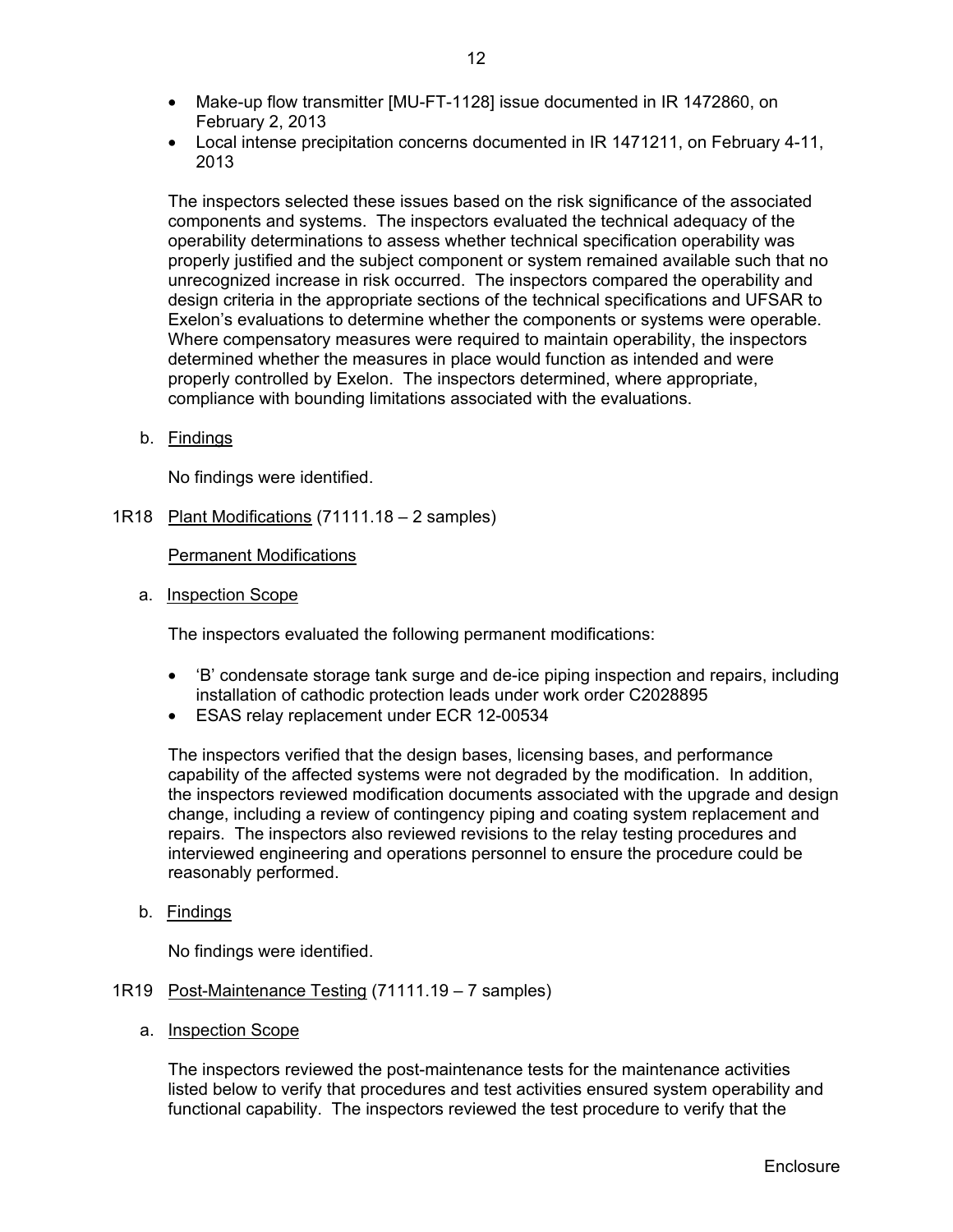procedure adequately tested the safety functions that may have been affected by the maintenance activity, that the acceptance criteria in the procedure was consistent with the information in the applicable licensing basis and/or design basis documents, and that the procedure had been properly reviewed and approved. The inspectors also witnessed the test or reviewed test data to verify that the test results adequately demonstrated restoration of the affected safety functions.

- Reactor building isolation ESAS relay (63-2B/R-B2A) replacement on January 11, 2013
- 'B' low pressure safety injection outage post-maintenance tests on January 9, 2013
- 'B' reactor building spray outage post-maintenance tests on January 16, 2013
- Reactor building containment cooling valve [RR-V-6] after overhaul on January 18, 2013
- Reactor building equipment hatch wire connection installation under C2028681 on February 27 through March 1, 2013
- ST 1303-11.39A, HSPS-EFW Auto Initiation following emergency feedwater valve actuator maintenance on March 15, 2013
- ST 1303-5.2B, 'B' emergency loading sequence and HPI logic channel / component test following relay (63Z1B/RC2B) replacement on March 20, 2013

# b. Findings

No findings were identified.

- 1R22 Surveillance Testing (71111.22 5 samples)
	- a. Inspection Scope

The inspectors observed performance of surveillance tests and/or reviewed test data of selected risk-significant SSCs to assess whether test results satisfied technical specifications, the UFSAR, and Exelon procedure requirements. The inspectors verified that test acceptance criteria were clear, tests demonstrated operational readiness and were consistent with design documentation, test instrumentation had current calibrations and the range and accuracy for the application, tests were performed as written, and applicable test prerequisites were satisfied. Upon test completion, the inspectors considered whether the test results supported that equipment was capable of performing the required safety functions. The inspectors reviewed the following surveillance tests:

- 1303-4.16, 'A' EDG Monthly/Quarterly Surveillance Test on January 9-10, 2013
- WO R221079601, Inspect Fuel Transfer Tube Area on January 28, 2013
- OP-TM-214-201, IST of 'A' Reactor Building Pump [BS-P-1A] and Valve testing on February 4-5, 2013 (in-service test)
- ST 1302-5.15A.4, Core Flood Level Channel [CF2-LT2] Calibration on February 27- 28, 2013
- IC-214, Seismic Monitoring System Test, on March 7, 2013

# b. Findings

No findings were identified.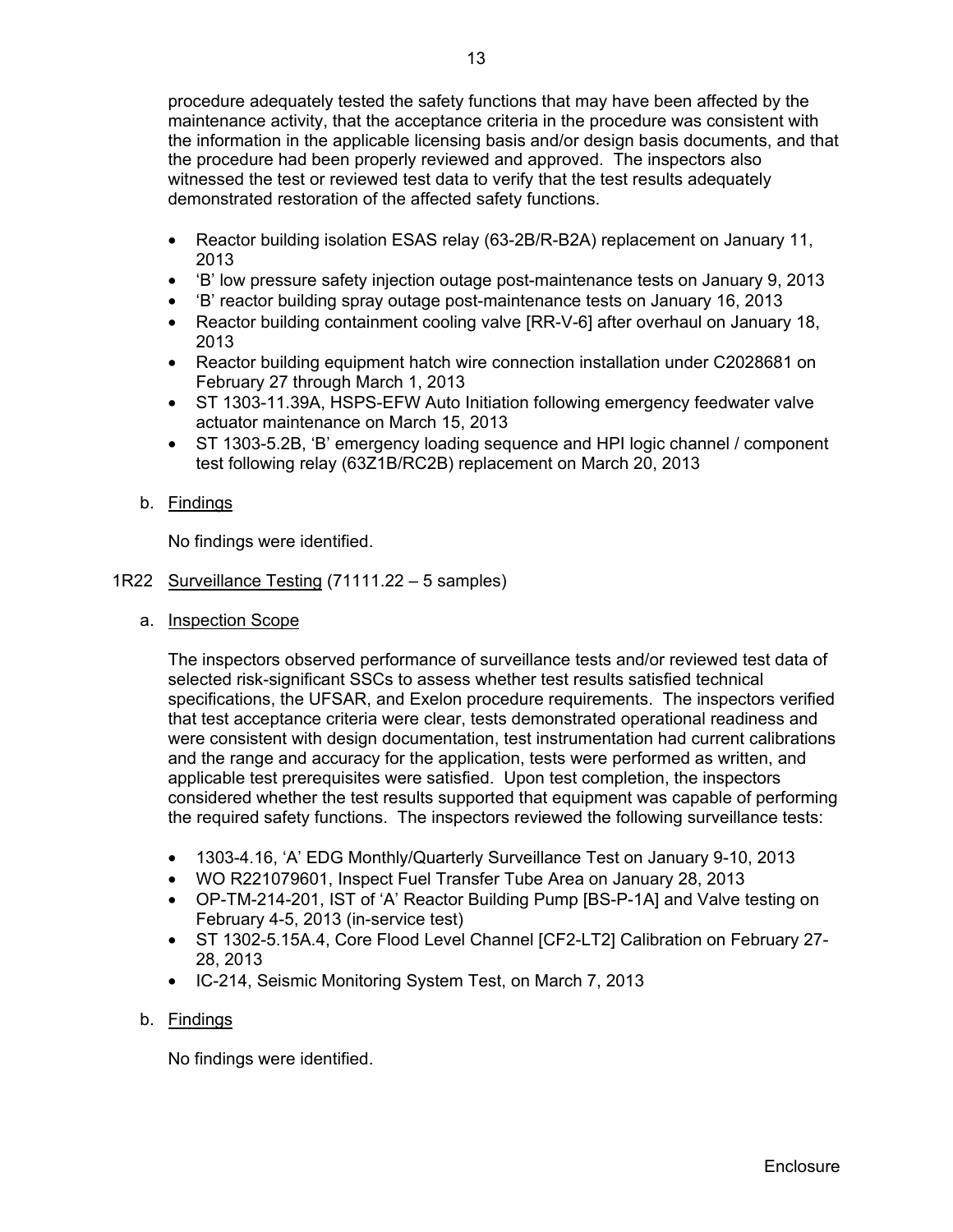## 1EP4 Emergency Action Level and Emergency Plan Changes (71114.04 – 1 sample)

#### a. Inspection Scope

NRC staff from the Office of Nuclear Security and Incident Response (NSIR) performed an in-office review of the latest revisions of various Emergency Plan Implementing Procedures (EPIPs) and the Emergency Plan located under ADAMS accession numbers ML123260651 and ML130180297 as listed in the Attachment.

The licensee determined that in accordance with 10 CFR 50.54(q), the changes made in the revisions resulted in no reduction in the effectiveness of the Plan, and that the revised Plan continued to meet the requirements of 10 CFR 50.47(b) and Appendix E to 10 CFR Part 50. The NRC review was not documented in a safety evaluation report and did not constitute approval of licensee-generated changes; therefore, this revision is subject to future inspection. The specific documents reviewed during this inspection are listed in the Attachment.

b. Findings

No findings were identified.

1EP6 Drill Evaluation (71114.06 – 1 sample)

Emergency Preparedness Drill Observation

a. Inspection Scope

The inspectors evaluated the conduct of a routine Exelon emergency drill on February 20, 2013 to identify any weaknesses and deficiencies in the classification, notification, and protective action recommendation development activities. The inspectors observed emergency response operations in the simulator, and technical support center to determine whether the event classification, notifications, and protective action recommendations were performed in accordance with procedures. The inspectors also attended the station drill critique to compare inspector observations with those identified by Exelon staff in order to evaluate Exelon's critique and to verify whether the Exelon staff was properly identifying weaknesses and entering them into the corrective action program.

b. Findings

No findings were identified.

# **2. RADIATION SAFETY**

**Cornerstone: Occupational Radiation Safety**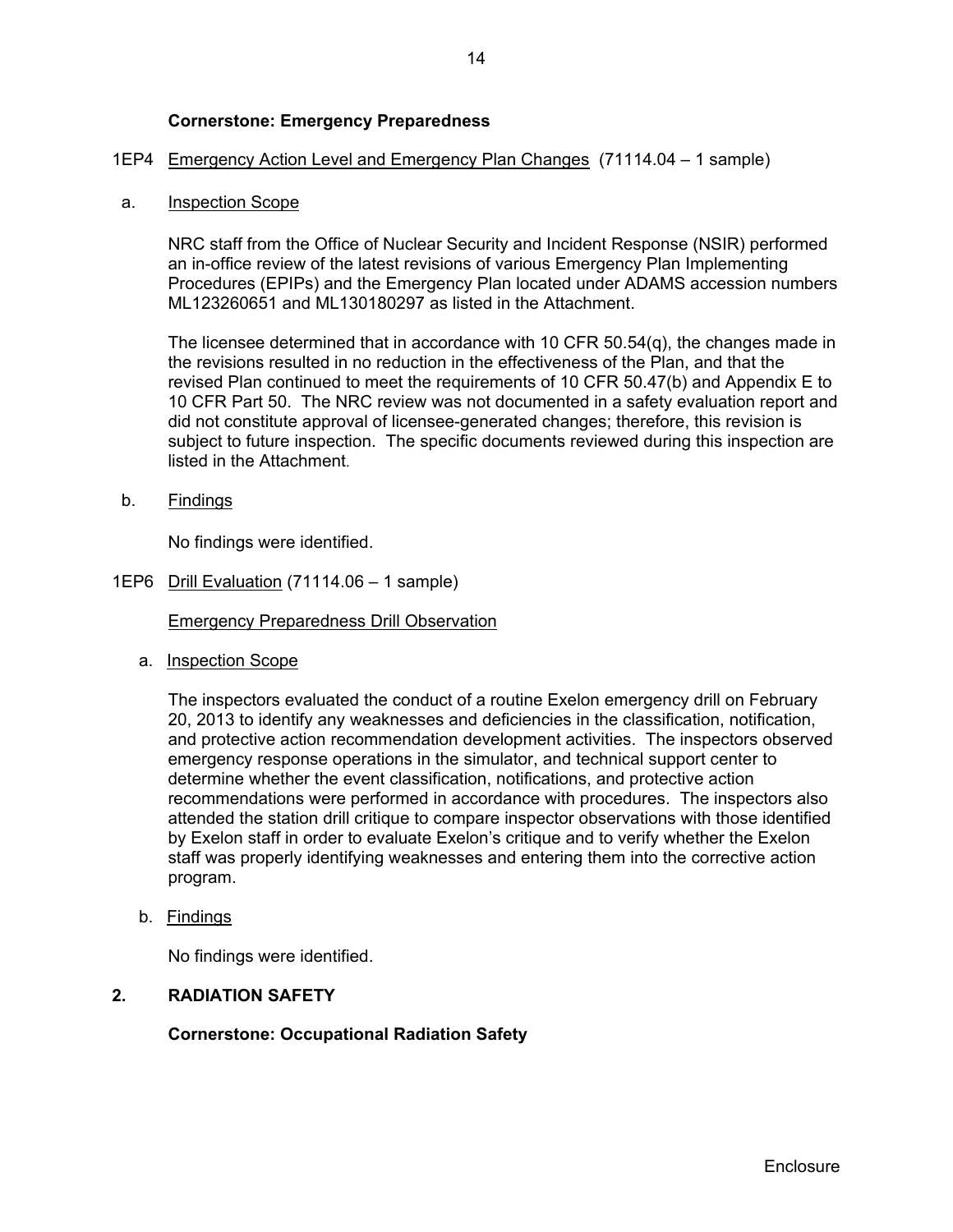#### 2RS1 Radiological Hazard Assessment and Exposure Controls (71124.01)

#### a. Inspection Scope

During the period January 14 – 18, 2013, the inspector evaluated Exelon's performance in assessing the radiological hazards and the effectiveness of radiological controls implemented in the workplace.

The inspector used the requirements 10 CFR Part 20 and guidance in Regulatory Guide (RG) 8.38 Control of Access to High and Very High Radiation Areas for Nuclear Plants, Technical Specifications, and the Exelon procedures as criteria for determining compliance.

The inspector reviewed the 2012 Three Mile Island performance indicators for the occupational exposure cornerstone, the results of RP program performance assessments, and relevant issue reports (IR), related to occupational radiation safety, initiated since the last inspection, to identify performance trends and repetitive problem areas.

#### Radiological Hazard Assessment

The inspector determined if there have been changes to plant operations since the last inspection that resulted in a new radiological hazard for onsite workers. Changes reviewed included a resin blockage in the piping from the spent resin storage tank to the miscellaneous waste storage tank and a leak from the concentrated waste storage tank (CWST). The inspector evaluated Exelon's assessment of the potential impact of these changes, and actions for mitigating the radiological hazards.

The inspector selected the following risk-significant work activities that involved exposure to radiation to evaluate procedure implementation and coordination of activities.

- Resin Line Flush to Spent Resin Tank & Miscellaneous Waste Tank
- Reactor Building entry to perform routine maintenance
- Isolate Auxiliary Steam supply valve (AS-V-79) to the CWST
- CWST Room Drain Unclog

For these work activities, the inspector determined that the pre-work surveys performed were appropriate to identify and quantify radiological hazards and establish adequate protective measures. The inspector evaluated the comprehensiveness of the radiological survey program to determine if radiological hazards were properly identified.

The inspector observed work in potential airborne radioactivity areas and evaluated the air samples taken from various locations, including the CWST cubicle, and Reactor Building, to determine that the samples were representative of the breathing air zone and were properly evaluated. The inspector determined that continuous air monitors were located in areas with low background radiation to minimize false alarms and were representative of work area airborne concentrations.

In preparation for removing the resin blockage, on January 14, 2013, the inspector attended the pre-job briefing for workers assigned to remove the line blockage by manipulating valves to back-flush the resin from the piping.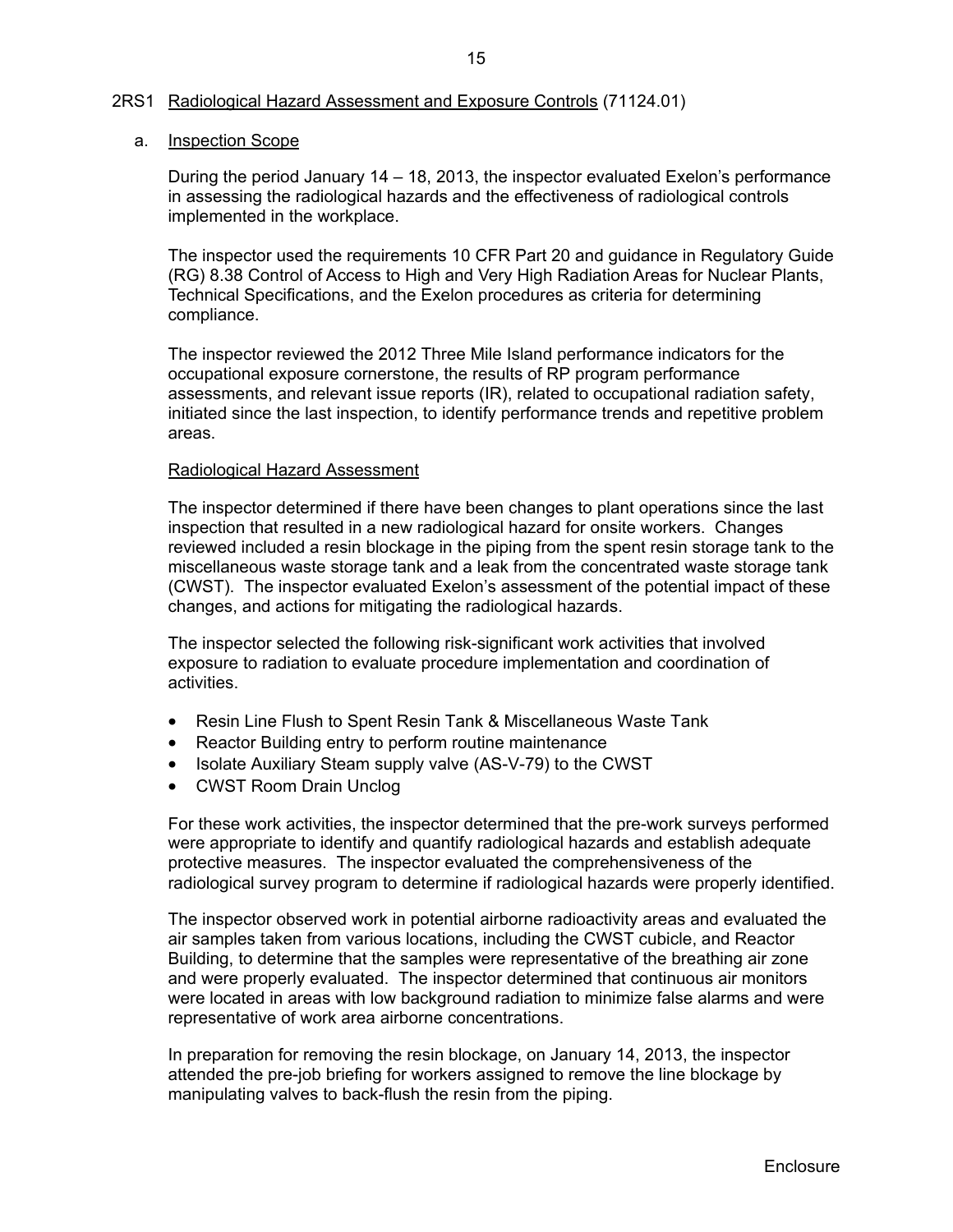After completing the pipe flush, the inspector reviewed the pre and post flushing radiological surveys for the Decant Slurry Pump Room, Waste Transfer Valve Room, Waste Gas Decay Tank Room, and Miscellaneous Waste Storage Tank Hall. The inspector determined that the surveys were thorough and the back flush reduced the radiological hazard.

Regarding the CWST leakage, the inspector evaluated the associated hazards including recent radiological surveys, airborne sample results, and plans to mitigate the leakage. On January 16, 2013, the inspector attended the pre-job briefing for isolating auxiliary (heating) steam to the CWST and, on January 17, 2013, the inspector attended the prejob briefing for unclogging the floor drain in the CWST cubicle to assess the radiological controls that were planned.

The inspector conducted walk-downs in the radiological controlled area (RCA) and performed independent radiation measurements in the Auxiliary and Fuel Handling Buildings (FHB), including radioactive waste storage and handling areas, to evaluate material and radiological conditions.

The inspector evaluated the Exelon program for monitoring and controlling levels of loose surface contamination in areas of the plant with the potential for the contamination to become airborne.

#### Instructions to Workers

The inspector reviewed the following radiation work permits (RWP) used to access high radiation areas (HRA) and locked HRAs (LHRA), attended the pre-job briefings, and determined that specified work control instructions and control barriers were consistent with TS and procedural requirements for entry into LHRAs.

- TM-1-13-17, Aux/FHB HRA & LHRA Entries, Perform Approved Work & Inspections
- TM-1-13-03, Perform Minor Maintenance at Power in Reactor Building
- TM-1-13-04, Perform Inspections/Supervision at Power in Reactor Building

For these RWPs, the inspector determined that allowable stay times and permissible dose for radiologically significant work under each RWP were clearly identified. The inspector determined that electronic personnel dosimeter (EPD) alarm set-points were in conformance with survey indications and plant procedural requirements.

The inspector reviewed three recent occurrences where a worker's EPD noticeably malfunctioned or alarmed. The inspector determined that workers responded appropriately to the off-normal condition and that the occurrence was included in the corrective action program.

For work activities that could suddenly and severely increase radiological conditions, the inspector assessed the procedures to inform workers of these changes that could significantly impact their occupational dose.

#### Contamination and Radioactive Material Control

The inspector observed two locations, the primary chemistry laboratory and main control point, where Exelon monitors potentially contaminated material leaving the radiological control area and inspected the methods used for control, survey, and release of materials from these areas. The inspector observed the performance of personnel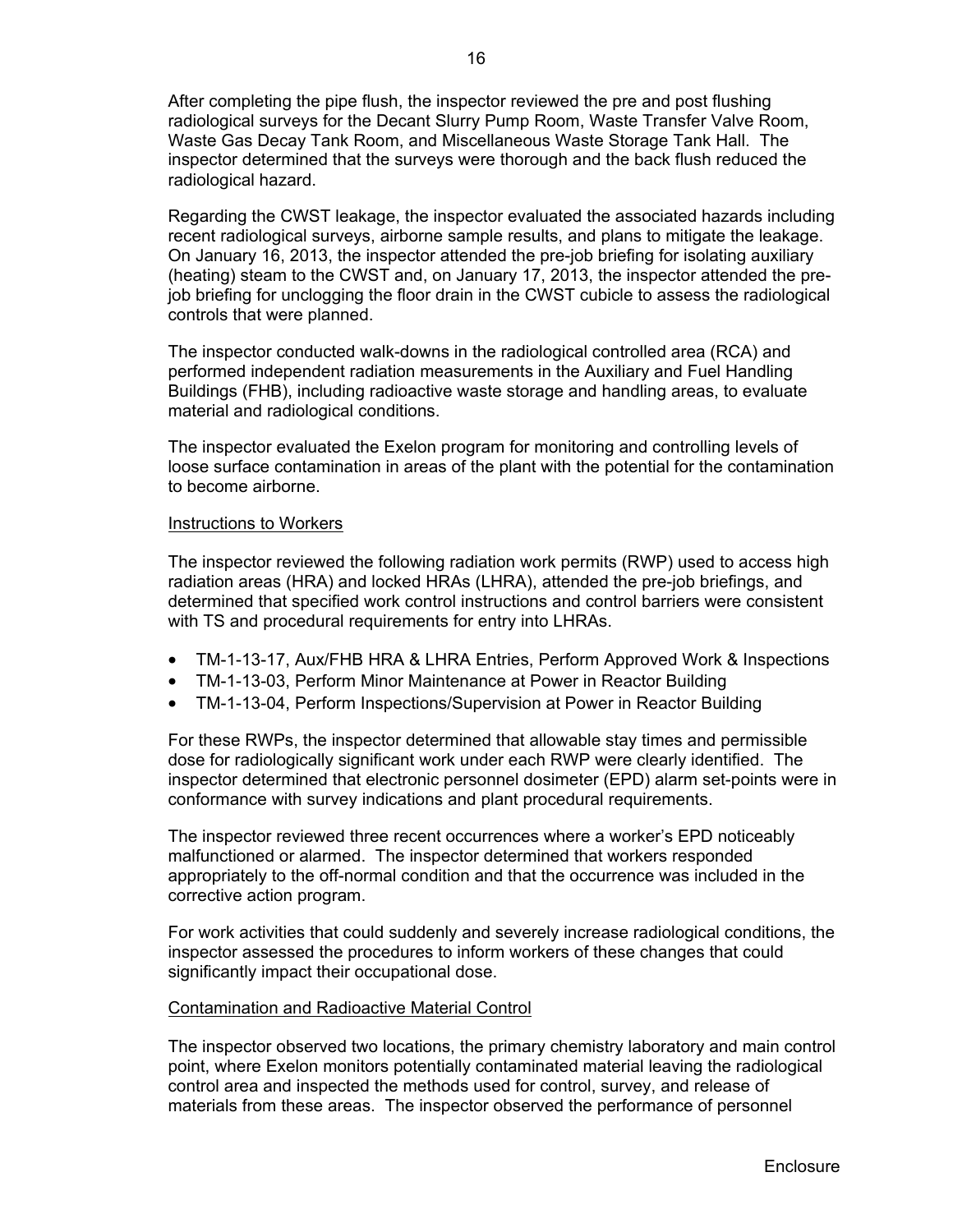surveying and releasing material for unrestricted use and evaluated whether the work was performed in accordance with plant procedures. The inspector assessed whether the radiation monitoring instrumentation used for equipment release and personnel contamination surveys had appropriate sensitivity for the types of radiation present.

The inspector reviewed Exelon's criteria for the survey and release of potentially contaminated material. The inspector evaluated whether there was guidance on how to respond to an alarm that indicates the presence of licensed radioactive material.

The inspector reviewed Exelon's procedures and records to verify that the radiation detection instrumentation was used at its typical sensitivity level based on appropriate counting parameters. The inspector selected seven sealed check sources from the Exelon inventory records to determine if the sources were accounted for and were tested for loose surface contamination.

#### Radiological Hazards Control and Work Coverage

The inspector evaluated ambient radiological conditions and performed independent radiation measurements during walk-downs of the facility. The inspector determined that the conditions were consistent with applicable posted surveys, RWPs, and associated worker briefings.

The inspector evaluated the adequacy of radiological controls, such as required surveys, key control, radiation protection job coverage, and contamination controls. The inspector evaluated Exelon's use of EPDs in high noise areas that were also HRAs or LHRA.

The inspector determined that radiation monitoring devices were placed on the individual's body consistent with Exelon procedures. The inspector determined that the dosimeter was placed in the location of highest expected dose.

The inspector reviewed the following RWPs for work within airborne radioactivity areas with the potential for individual worker internal exposures.

- TM-1-13-17, Aux/FHB HRA & LHRA Entries, Perform Approved Work & Inspections
- TM-1-13-03, Perform Minor Maintenance at Power in Reactor Building
- TM-1-13-04, Perform Inspections/Supervision at Power in Reactor Building

For these RWPs, the inspector evaluated airborne radioactive controls and monitoring, including potential for significant airborne levels. The inspector assessed contamination barrier integrity and the operation of a temporary high-efficiency particulate air (HEPA) ventilation system to control airborne contamination in the CWST cubicle.

The inspector examined Exelon's physical and programmatic controls for highly activated or contaminated materials stored within the spent fuel pool. The inspector reviewed the spent fuel pool material inventory, observed material that was stored in the pool, and determined that appropriate controls were in place to preclude inadvertent removal of these materials from the pool.

The inspector examined the posting and physical controls for selected HRAs, LHRAs and very high radiation areas (VHRA) to verify conformance with the regulatory requirements.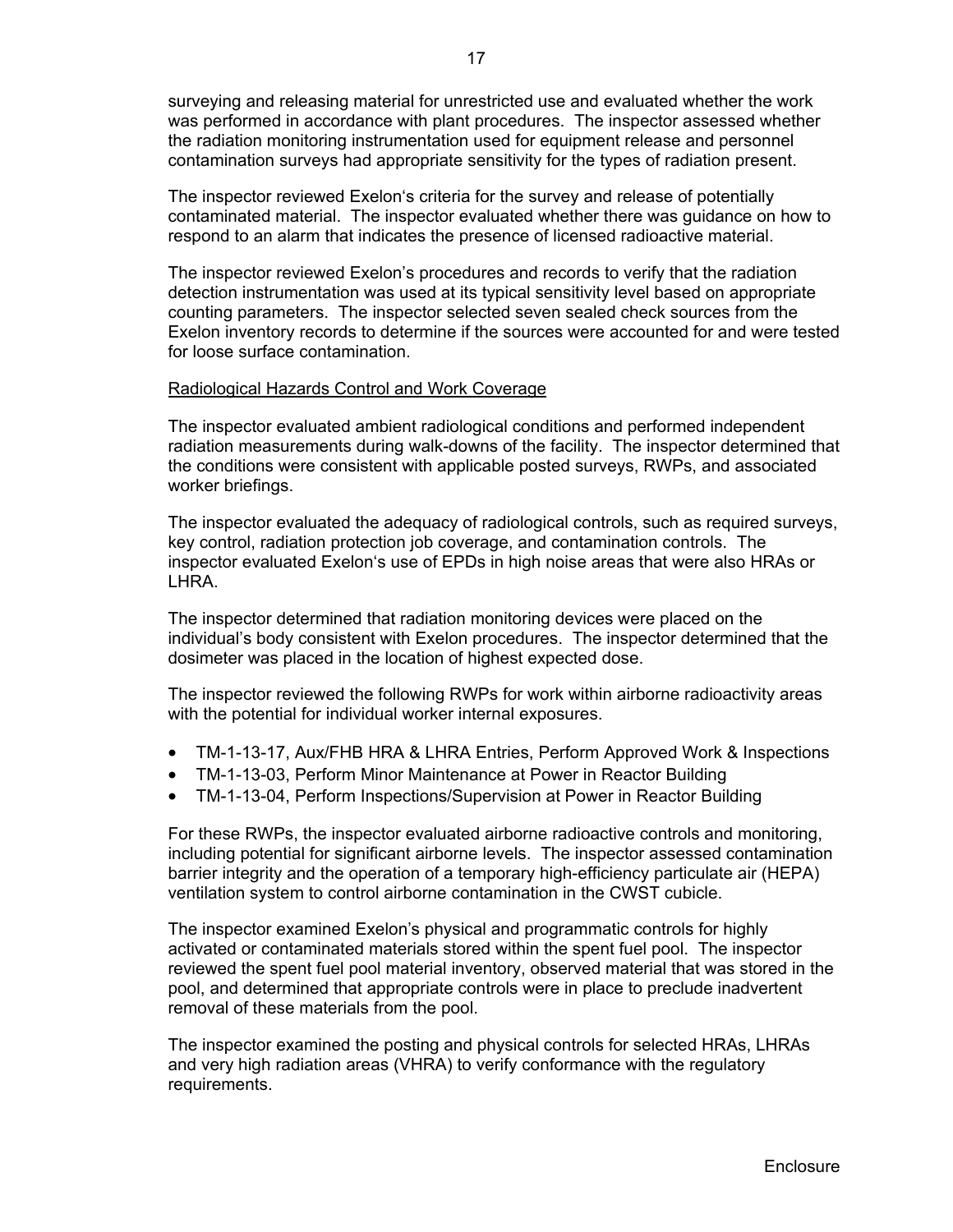#### Risk-Significant HRA and VHRA Controls

The inspector discussed with the RPM the controls and procedures for high-risk HRAs and VHRAs. The inspector assessed whether any changes to relevant Exelon procedures substantially reduced the effectiveness and level of worker protection.

The inspector discussed with first-line health physics supervisors the controls in place for special areas that have the potential to become LHRAs or VHRAs, during certain plant operations. The inspector determined that these plant operations require communication beforehand with the radiation protection department, so as to allow corresponding timely actions to properly post, control, and monitor the radiation hazards including supervisory authorization for permitting access.

The inspector evaluated Exelon key controls for VHRAs and areas with the potential to become a VHRA to ensure that an individual was not able to gain unauthorized access to these VHRAs.

#### Radiation Worker Performance

The inspector observed the performance of radiation workers with respect to stated RWP requirements. The inspector determined that workers were aware of the radiological conditions in their workplace and the RWP controls/limits in place, and whether their behavior reflected the level of radiological hazards present.

The inspector reviewed radiological problem reports generated since the last inspection that attributed the cause of the event to human performance errors. The inspector evaluated whether there was an observable pattern traceable to a similar cause. The inspector assessed whether this perspective matched the corrective action approach taken by Exelon to resolve the reported problems.

#### RP Technician Proficiency

The inspector observed the performance of the RP technicians with respect to controlling radiation work. The inspector determined that technicians were aware of the radiological conditions in their workplace and the RWP controls/limits, and that their behavior was consistent with their training and qualifications with respect to the radiological hazards and work activities.

The inspector reviewed radiological issue reports generated since the last inspection. The inspector evaluated whether there was an observable pattern traceable to a similar cause. The inspector assessed whether this perspective matched the corrective action approach taken by Exelon to resolve the reported problems.

#### Problem Identification and Resolution

The inspector evaluated whether problems associated with radiation monitoring and exposure control were being identified by Exelon at an appropriate threshold and were properly addressed for resolution in the licensee's corrective action program. The inspector assessed the appropriateness of the corrective actions for a selected sample of problems documented by Exelon that involve radiation monitoring and exposure controls. The inspector assessed Exelon's practices for applying radiation protection operating experience to their plant.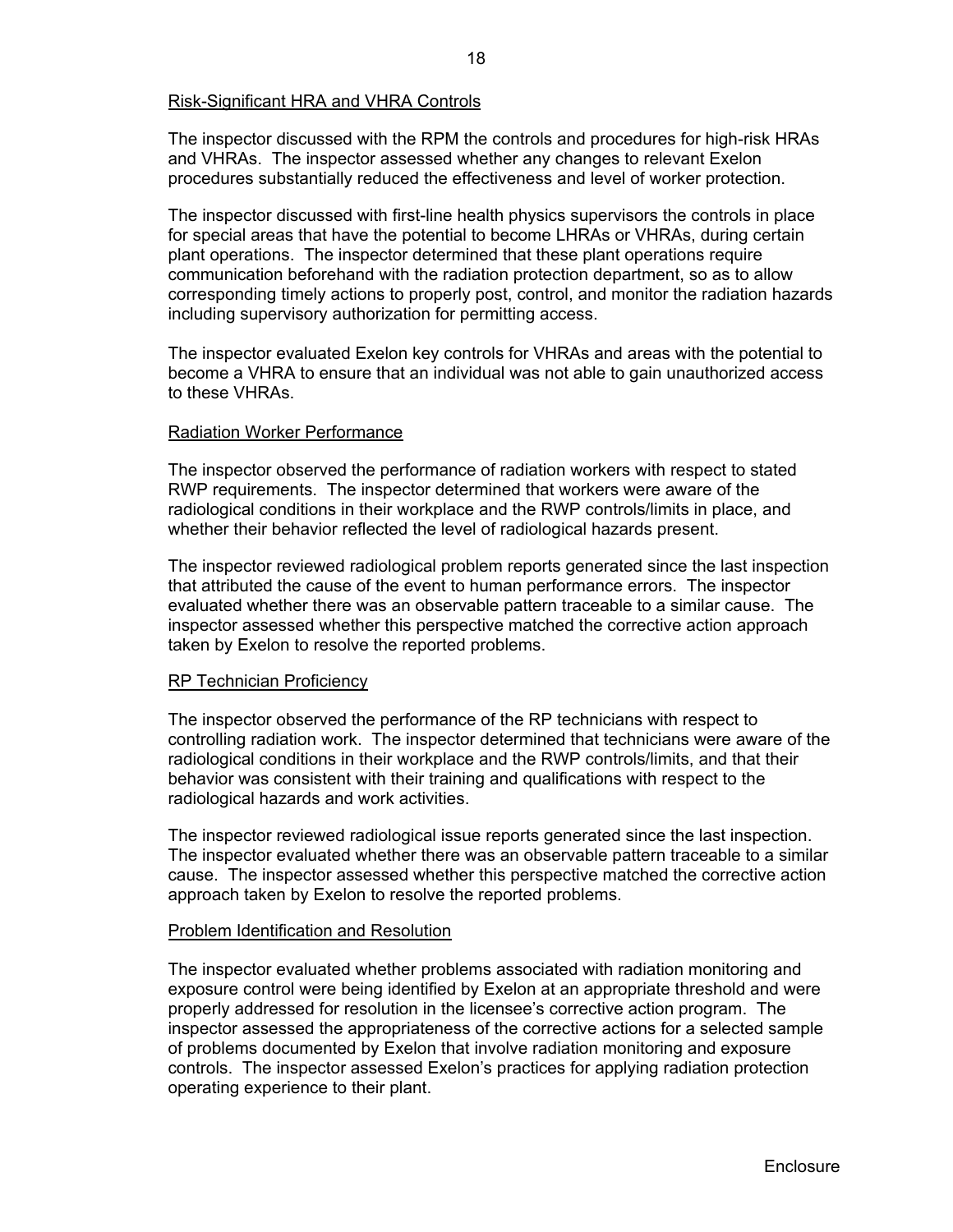#### b. Findings

No findings were identified.

#### 2RS2 Occupational ALARA Planning and Controls (71124.02)

a. Inspection Scope

During the period January 14 – 18, 2013, the inspector assessed performance with respect to maintaining occupational individual and collective radiation exposures as low as is reasonably achievable (ALARA). The inspector used the requirements in 10 CFR Part 20, RG 8.8 - Information Relevant to Ensuring that Occupational Radiation Exposures at Nuclear Power Plants will be As Low As Is Reasonably Achievable, RG 8.10 - Operating Philosophy for Maintaining Occupational Radiation Exposure As Low as Is Reasonably Achievable, technical specifications, and Exelon procedures as criteria for determining compliance.

The inspector reviewed pertinent information regarding Exelon collective dose history, current exposure trends, and ongoing or planned activities in order to assess current performance and exposure challenges. The inspector reviewed the plant's three year rolling average collective exposure. The inspector reviewed site-specific procedures associated with maintaining occupational exposures ALARA, which included a review of processes used to estimate and track exposures from specific work activities.

#### Radiological Work Planning

The inspector selected the following work activities that had the highest exposure during the past six months. These maintenance and repair activities were performed during a forced outage (1FO7) occurring during the fall of 2012

- Pressurizer heater replacement, RWP TM-1-12-033, ALARA Plan 12-011
- Emergent maintenance and support activities in the Reactor Building, various RWPs under ALARA Plan 12-008

The inspector reviewed the ALARA work activity evaluations, exposure estimates, and exposure reduction requirements. Additionally, the inspector reviewed the post-job ALARA reviews that assessed the effectiveness in limiting exposure for the outage tasks

The inspector evaluated the use of specified dose reduction techniques; Exelon's use of alternate dose reduction features; and estimated dose goals. The inspector evaluated Exelon's ALARA assessments to account for decreased worker efficiency when using respiratory protection. The inspector evaluated Exelon's work planning in the use of remote technologies: i.e. robots, as a means to reduce dose and used dose reduction insights from industry operating experience. The inspector assessed the integration of ALARA requirements into work procedure and RWP documents.

The inspector compared the results achieved (dose rate reductions, actual dose) with the forecasted dose established in Exelon ALARA planning for these work activities. The inspector compared the person-hour estimates provided by maintenance planning and other groups to the RP group actual person-hours for the work activity, and evaluated the accuracy of these time estimates. The inspector assessed the reasons for any inconsistencies between estimated and actual work activity doses.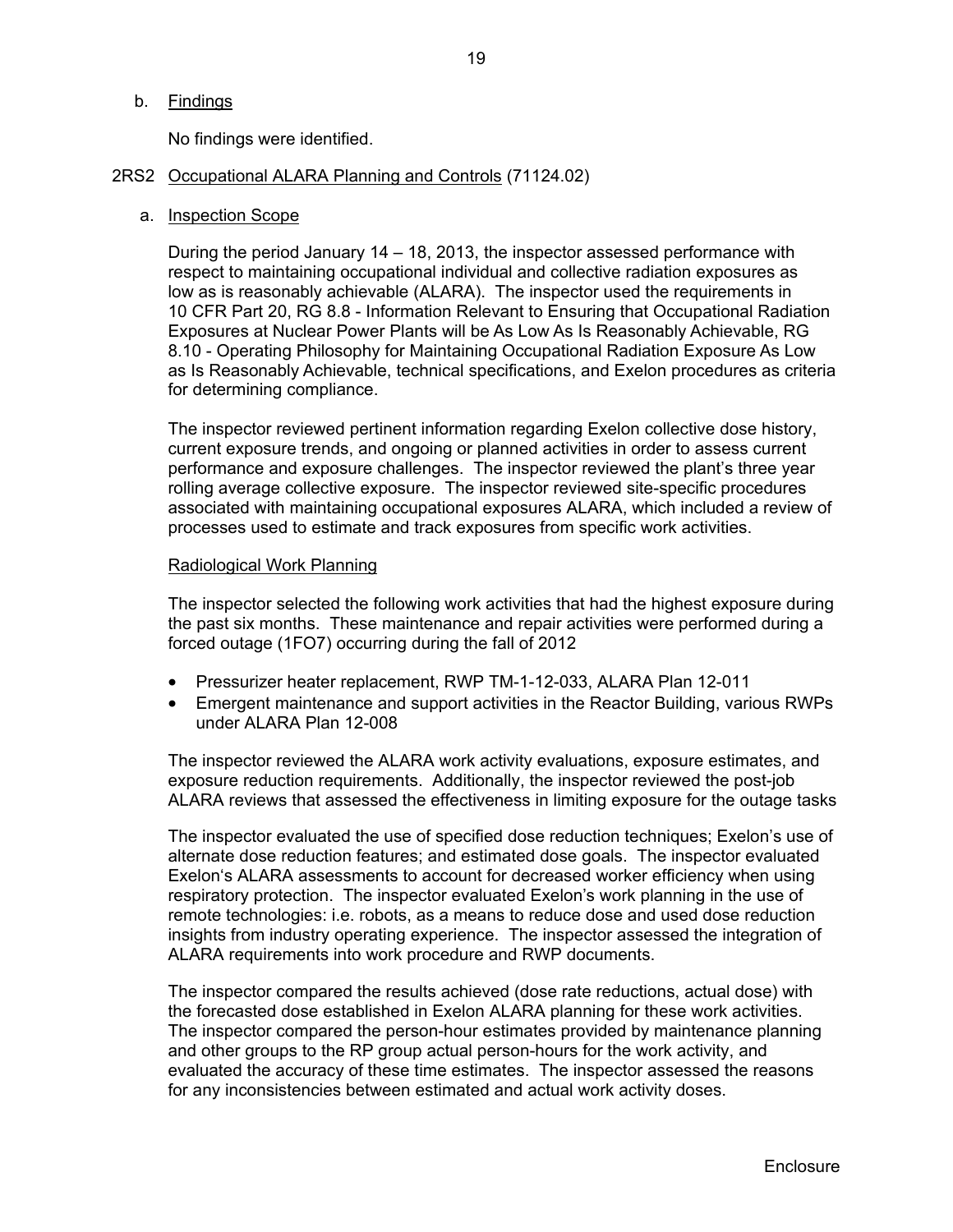# Verification of Dose Estimates and Exposure Tracking Systems

The inspector reviewed the assumptions and basis for the current annual collective dose estimate for accuracy. The inspector reviewed applicable procedures to determine the methodology for estimating exposures from specific work activities and for department and station collective dose goals.

The inspector evaluated Exelon's procedures to track, trend, and if necessary, to reduce occupational doses for ongoing work activities. The inspector reviewed the dose threshold criteria established to prompt additional reviews and for implementing additional ALARA planning and controls.

The inspector evaluated the licensee's method of adjusting exposure estimates for rework, for unexpected changes in scope, or when emergent work was encountered. The inspector assessed whether adjustments to exposure estimates were based on sound radiation protection and ALARA principles or if they were just adjusted to account for failures to properly plan/control the work.

### Radiation Worker Performance

The inspector observed radiation worker and RP technician performance during work activities being performed in radiation areas, airborne radioactivity areas, and HRAs. The inspector assessed radiation worker performance with respect to ALARA principles.

#### Problem Identification and Resolution

The inspector reviewed problems associated with ALARA planning and controls with respect to adequacy of identification at appropriate thresholds and that they were properly addressed for resolution in the licensee's corrective action program. The inspector also assessed Exelon's process for applying ALARA operating experience issues to their plant practices and procedures.

b. Findings

No findings were identified.

### **4. OTHER ACTIVITIES**

### 4OA1 Performance Indicator Verification (71151 – 3 samples)

a. Inspection Scope

The inspectors reviewed Exelon's submittals for the following Initiating Events Cornerstone performance indicators for TMI for the period of January 1, 2012 through December 31, 2012.

- Unplanned Scrams
- Unplanned Power Changes
- Unplanned Scrams with Complications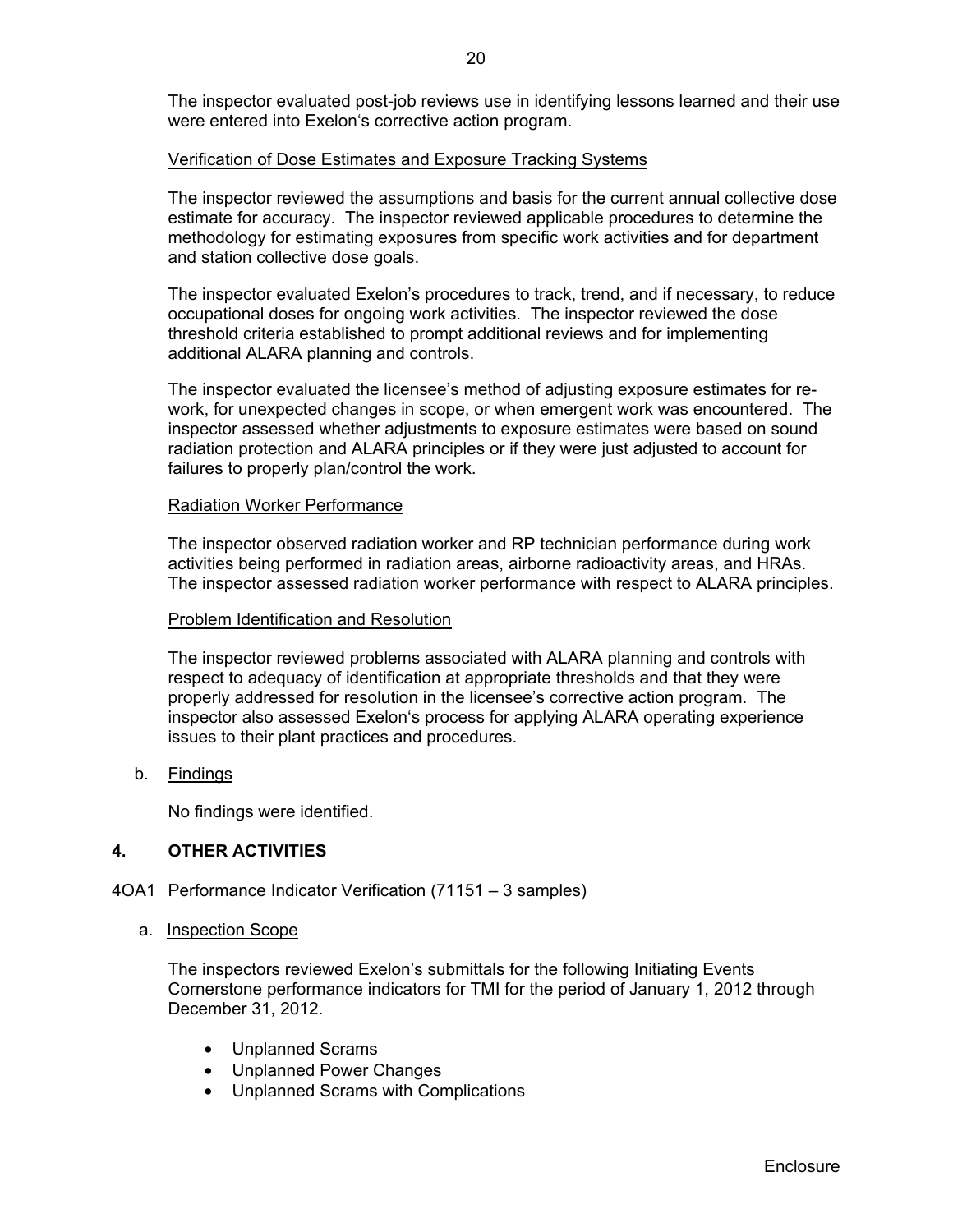To determine the accuracy of the performance indicator data reported during those periods, inspectors used definitions and guidance contained in Nuclear Energy Institute (NEI) Document 99-02, "Regulatory Assessment Performance Indicator Guideline," Revision 6. The inspectors reviewed Exelon's operator narrative logs, maintenance planning schedules, condition reports, event reports, and NRC integrated inspection reports to validate the accuracy of the submittals.

b. Findings

No findings were identified.

4OA2 Problem Identification and Resolution (71152)

### .1 Routine Review of Problem Identification and Resolution Activities

a. Inspection Scope

As required by Inspection Procedure 71152, "Problem Identification and Resolution," the inspectors routinely reviewed issues during baseline inspection activities and plant status reviews to verify that Exelon entered issues into the corrective action program at an appropriate threshold, gave adequate attention to timely corrective actions, and identified and addressed adverse trends. In order to assist with the identification of repetitive equipment failures and specific human performance issues for follow-up, the inspectors performed a daily screening of items entered into the corrective action program and periodically attended issue report screening meetings.

b. Findings

No findings were identified.

### 4OA3 Follow-Up of Events and Notices of Enforcement Discretion (71153 – 1 sample)

### Plant Events

### a. Inspection Scope

For the plant event listed below, the inspectors reviewed and/or observed plant parameters, reviewed personnel performance, and evaluated performance of mitigating systems. The inspectors communicated the plant events to appropriate regional personnel, and compared the event details with criteria contained in IMC 0309, "Reactive Inspection Decision Basis for Reactors," for consideration of potential reactive inspection activities. The inspectors reviewed Exelon's follow-up actions related to the events to assure that Exelon implemented appropriate corrective actions commensurate with their safety significance.

• Inadvertent trip of pressurizer heater bank #5 during non-routine maintenance on heater bank #3 switchgear on February 7, 2013

### b. Findings

No findings were identified.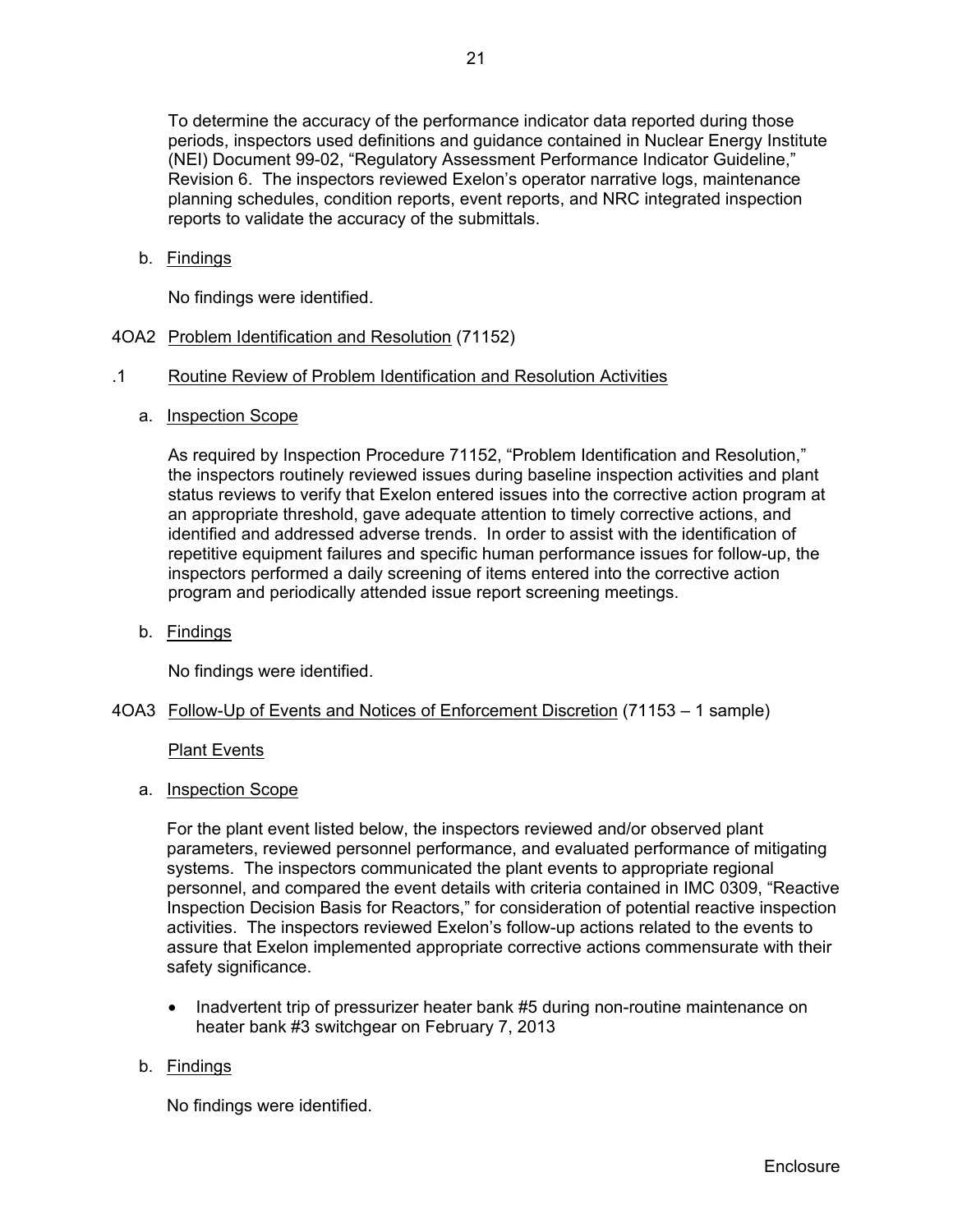## 4OA6 Meetings, Including Exit

On April 26, 2013, the resident inspectors presented the inspection results to Rick Libra, Site Vice President and other members of the TMI staff. The inspectors verified that no proprietary information was retained by the inspectors or documented in this report.

# **ATTACHMENT: SUPPLEMENTARY INFORMATION**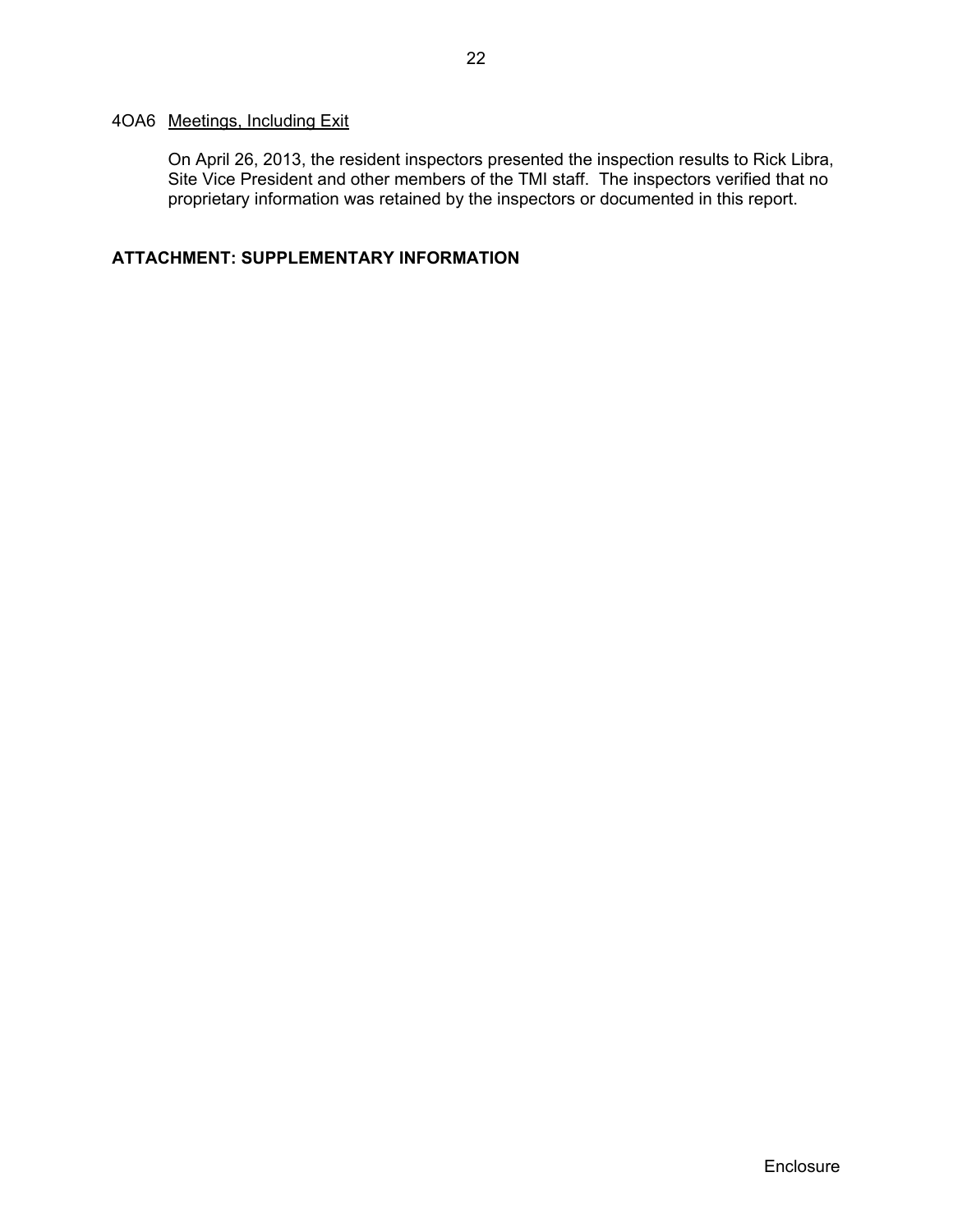# **SUPPLEMENTARY INFORMATION**

# **KEY POINTS OF CONTACT**

| Licensee Personnel<br>R. Libra<br>M. Newcomer<br>T. Alvey<br>D. Atherholt<br>J. Blair<br>R. Campbell<br>D. Divittore<br>M. Fitzwater<br>R. Green<br>J. Grove<br>T. Haaf<br>C. Hendrickson<br>D. Lewis<br>R. Libra<br>G. McCarty<br>R. McLaughlin<br>E. Parido<br>J. Piazza<br><b>B.</b> Price<br>T. Roberts<br><b>B.</b> Shumaker<br>G. Smith<br>W. Stanley<br>D. Trostle<br>S. Wilkerson<br>Other Personnel<br>D. Dyckman | <b>Site Vice President</b><br><b>TMI Plant Manager</b><br>Manager, Site Security<br><b>Regulatory Engineer</b><br>Director, Site Operations<br><b>Project Manager</b><br><b>TMI Site Vice President</b><br>Manager, Shift Operations<br>Director, Maintenance<br>Senior Reactor Engineer<br><b>Nuclear Oversight Assessor</b><br>Manager, Plant Engineering | Manager, Site Chemistry, Environmental, and Radwaste<br>Manager, Regulatory Assurance<br>Manager, Operations Training<br>Manager, Site Radiological Engineering<br>Senior Regulatory Assurance Engineer<br>Senior Engineer, Plant Engineering<br>Operations Liaison, Project Management<br>Manager, RP Technical Support<br>Manager, Site Nuclear Oversight<br>Senior Radiation Protection Technician<br>Senior Manager, Design Engineering<br>Manager, Radiological Engineering<br>Manager, Emergency Preparedness<br>Nuclear Safety Specialist, Pennsylvania Department of |
|----------------------------------------------------------------------------------------------------------------------------------------------------------------------------------------------------------------------------------------------------------------------------------------------------------------------------------------------------------------------------------------------------------------------------|-------------------------------------------------------------------------------------------------------------------------------------------------------------------------------------------------------------------------------------------------------------------------------------------------------------------------------------------------------------|------------------------------------------------------------------------------------------------------------------------------------------------------------------------------------------------------------------------------------------------------------------------------------------------------------------------------------------------------------------------------------------------------------------------------------------------------------------------------------------------------------------------------------------------------------------------------|
|                                                                                                                                                                                                                                                                                                                                                                                                                            |                                                                                                                                                                                                                                                                                                                                                             | Environmental Protection, Bureau of Radiation Protection                                                                                                                                                                                                                                                                                                                                                                                                                                                                                                                     |
|                                                                                                                                                                                                                                                                                                                                                                                                                            |                                                                                                                                                                                                                                                                                                                                                             | LIST OF ITEMS OPENED, CLOSED, DISCUSSED, AND UPDATED                                                                                                                                                                                                                                                                                                                                                                                                                                                                                                                         |
| Opened/Closed                                                                                                                                                                                                                                                                                                                                                                                                              |                                                                                                                                                                                                                                                                                                                                                             |                                                                                                                                                                                                                                                                                                                                                                                                                                                                                                                                                                              |
| 05000289/2013002-01                                                                                                                                                                                                                                                                                                                                                                                                        | <b>NCV</b>                                                                                                                                                                                                                                                                                                                                                  | Failure to Maintain Combustible Loading near the                                                                                                                                                                                                                                                                                                                                                                                                                                                                                                                             |
|                                                                                                                                                                                                                                                                                                                                                                                                                            |                                                                                                                                                                                                                                                                                                                                                             | 'B' CST within FHAR Limits (Section 1R05)                                                                                                                                                                                                                                                                                                                                                                                                                                                                                                                                    |

# **LIST OF DOCUMENTS REVIEWED**

# **Section 1R01: Adverse Weather Protection**

OP-AA-108-111-1001, Severe Weather and Natural Disaster Guidelines, Rev. 5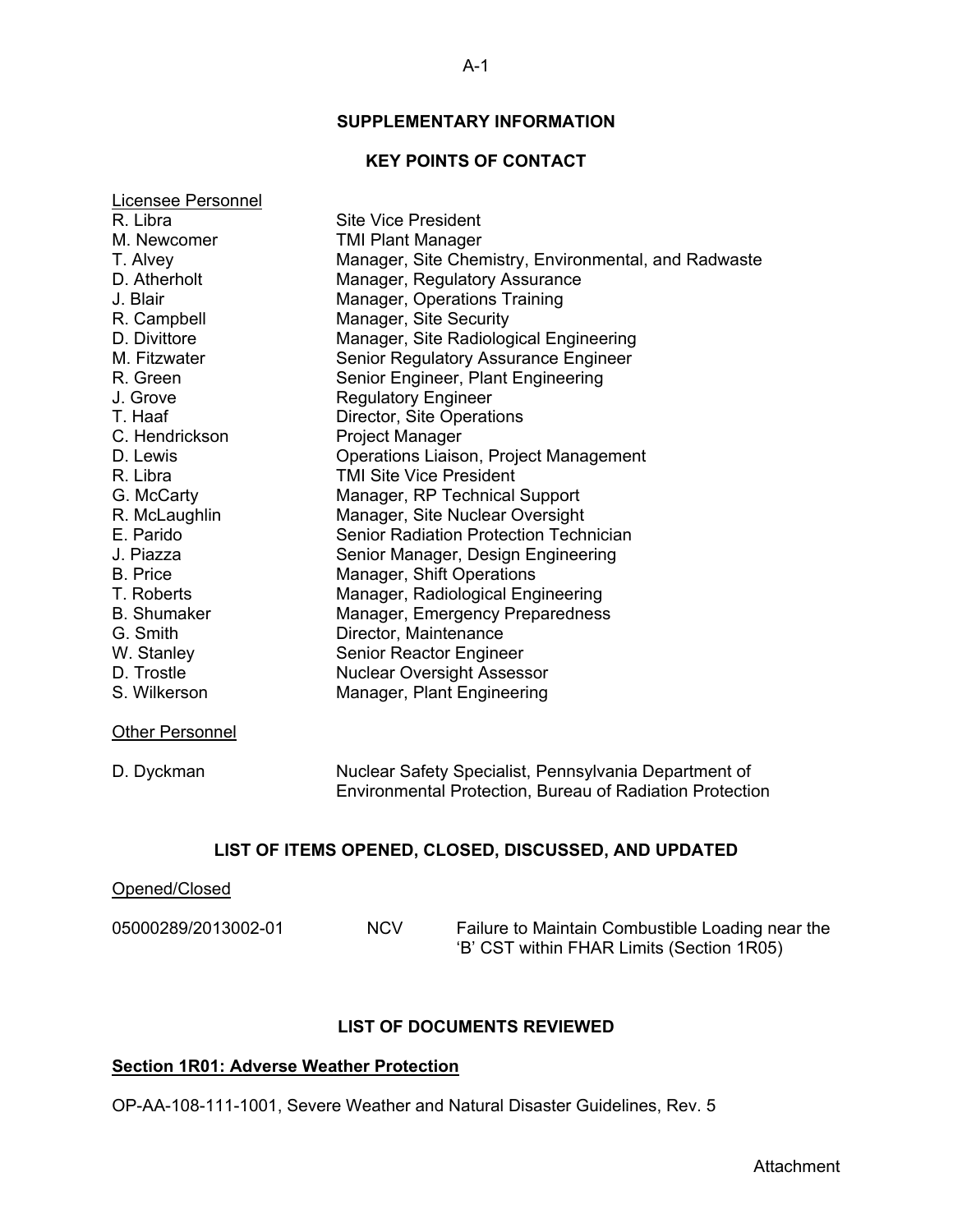A-2

## **Section 1R04: Equipment Alignment**

**Procedures** OP-TM-424-000, Emergency Feedwater System, Rev. 11

Drawings 302-011, Main Steam Flow Diagram, Rev. 73 302-032, Main Steam and Feedwater Instrumentation Flow Diagram, Rev. 17 302-081, Feedwater Flow Diagram, Rev. 55 302-082, Emergency Feedwater Flow Diagram, Rev. 24 302-101, Condensate Flow Diagram, Rev. 64

## Miscellaneous

EST 2013-088 IR 1492975 1492824 1492646 1492639 1483965 1481472

### **Section 1R05: Fire Protection**

#### Procedures

1038, Administrative Controls-Fire Protection Program, Rev. 76 OP-MA-201-007, Fire Protection System Impairment Control, Rev. 6 OP-AA-201-009, Control of Transient Combustible Material, Rev. 11

#### **Miscellaneous**

|      | CC-AA-309-101, Engineering Technical Evaluations, Rev. 11 |         |         |         |         |        |
|------|-----------------------------------------------------------|---------|---------|---------|---------|--------|
| IRs. | 1461029                                                   | 1388097 | 1411335 | 1449500 | 1460567 | 146144 |
|      | 1471079                                                   | 1435130 | 1468966 | 1469550 |         |        |
| ∧ D  | woodoon w                                                 |         |         |         |         |        |

AR A2028002

### **Section 1R06: Flood Protection Measures**

IRs 1457521 1459950 WOs R2068164 R1153269 R1837407

### **Section 1R07: Heat Sink Performance**

Procedures U-25, Ventilation Cooling Coil Maintenance, Rev. 6

**Miscellaneous** 

IR 1293694 WO R2171439

# **Section 1R11: Licensed Operator Requalification Program**

#### Procedures

HR-AA-07-101, NRC Licensed Operator Medical Examination, Rev. 11 LS-AA-115, Operating Experience Program, Rev. 18 TQ-AA-150, Operator Training Program, Rev. 8 TQ-AA-155, Conduct of Simulator Training and Evaluation, Rev. 1 TQ-AA-306, Simulator Management, Rev. 5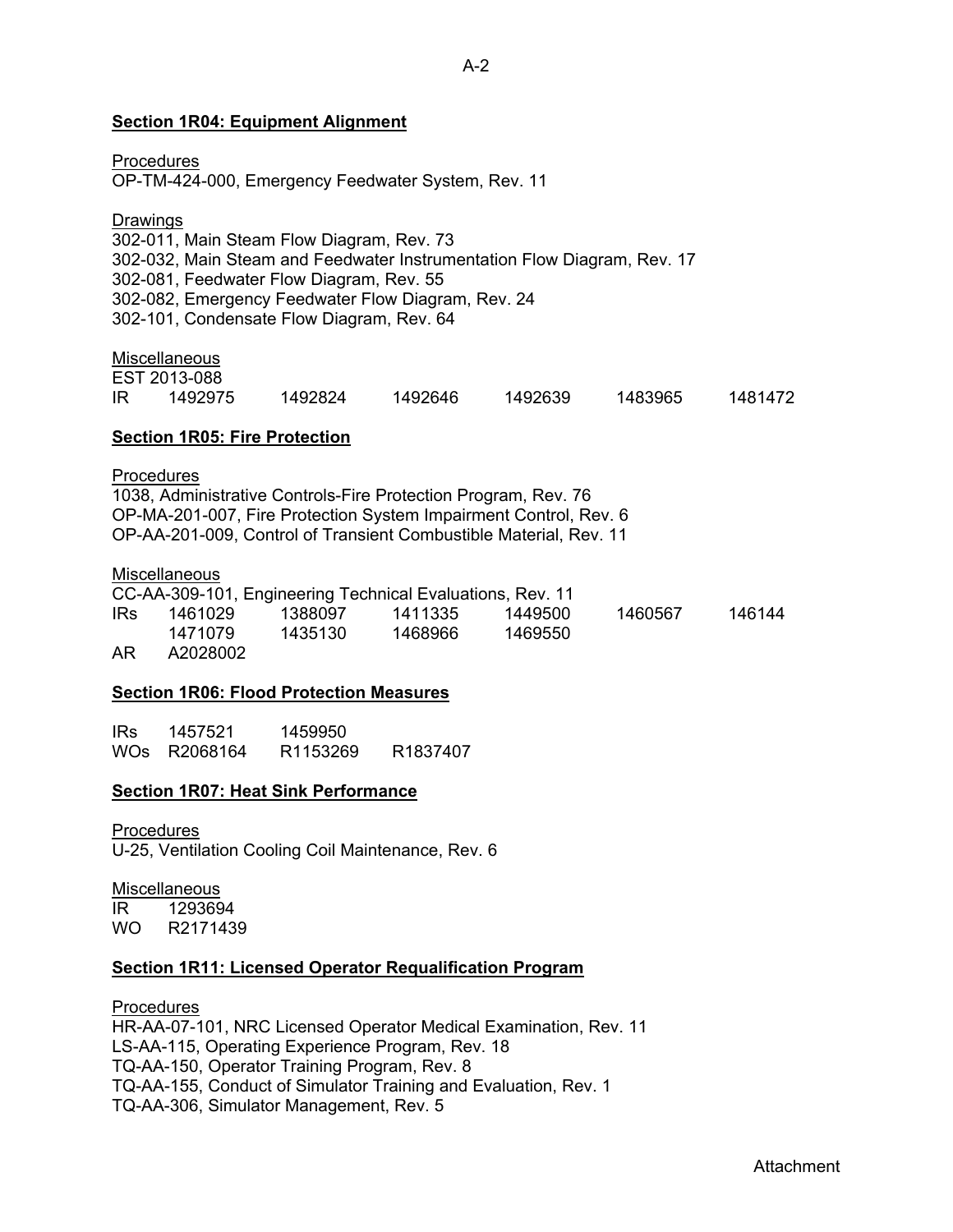TQ-AA-150 Operator Training Programs Rev. 8 LS-AA-126-1005 TMI Pre NRC 71111.11 Inspection Self-Assessment

**Miscellaneous** 

2013 Annual Operating Exams weeks 1, 2, 3, 4 2013 Biennial Comprehensive Written Examinations crew "E" and "B" 2012 "Off -Year" Comprehensive Written Examinations weeks 1, 2, 3, 4, 5, 6 Core Performance Testing, dated 3/17/12 Simulator Accuracy Test, dated 11/5/12 TQ-AA-306 section 4.7.4 ANSI Transient Tests for 2012 TQ-AA-306 section 4.7.8 Plant Transient Review OES 31, Reactor Trip on August 22, 2012 TQ-AA-306 section 4.7.8 Plant Transient Review OES 32, Reactor Trip on September 20, 2012 TQ-AA-306 section 4.7.5 Scenario Based Testing (2013 Annual Operating Exams) USNRC IP 71111.11 Appendix H, Control Room/In-Plant Observation Checklist

# **Section 1R12: Maintenance Effectiveness**

**Procedures** ER-AA-310, Implementation of the Maintenance Rule, Rev. 8

IRs 1484434 1480220 1413037 1480748 1480019

# **Section 1R13: Maintenance Risk Assessments and Emergent Work Control**

**Procedures** 

1082.1, TMI Risk Management Program, Rev. 8

ER-AA-600-1042, On-Line Risk Management, Rev. 7

OP-TM-999-097, Manual Actuation of 'B' ES Components during Relay Replacement, Rev. 0 WC-AA-101, On-Line Work Control Process, Rev. 19

<u>IRs</u><br>1464852

1458222 1463198

Miscellaneous

- A2321780, Technical Evaluation of Component Availability during Relay Replacement, dated March 12, 2013
- 'B' Reactor Building Spray Pump Outage Protected Equipment Checklist, dated January 15, 2013
- 'B' Low Pressure Injection System Outage Protected Equipment Checklist, dated January 8, 2013
- 'B' Low Pressure Injection System Outage WW1302 Schedule, dated January 7, 2013

TMI-MISC-020, One-Time Unique Configuration Risk Assessment for ESAS Relay

Replacement, Rev. 0, dated March 14, 2013

TMI1 electronic control room logs (eSoms), dated April 9-10, 2013

# **Section 1R15: Operability Evaluations**

Procedures

1302-5.18, HPI/LPI Flow Channel Calibration, Rev. 34, 38 1302-5.18C, Calibration of 'B' Loop HPI Flow Transmitter, Rev. 0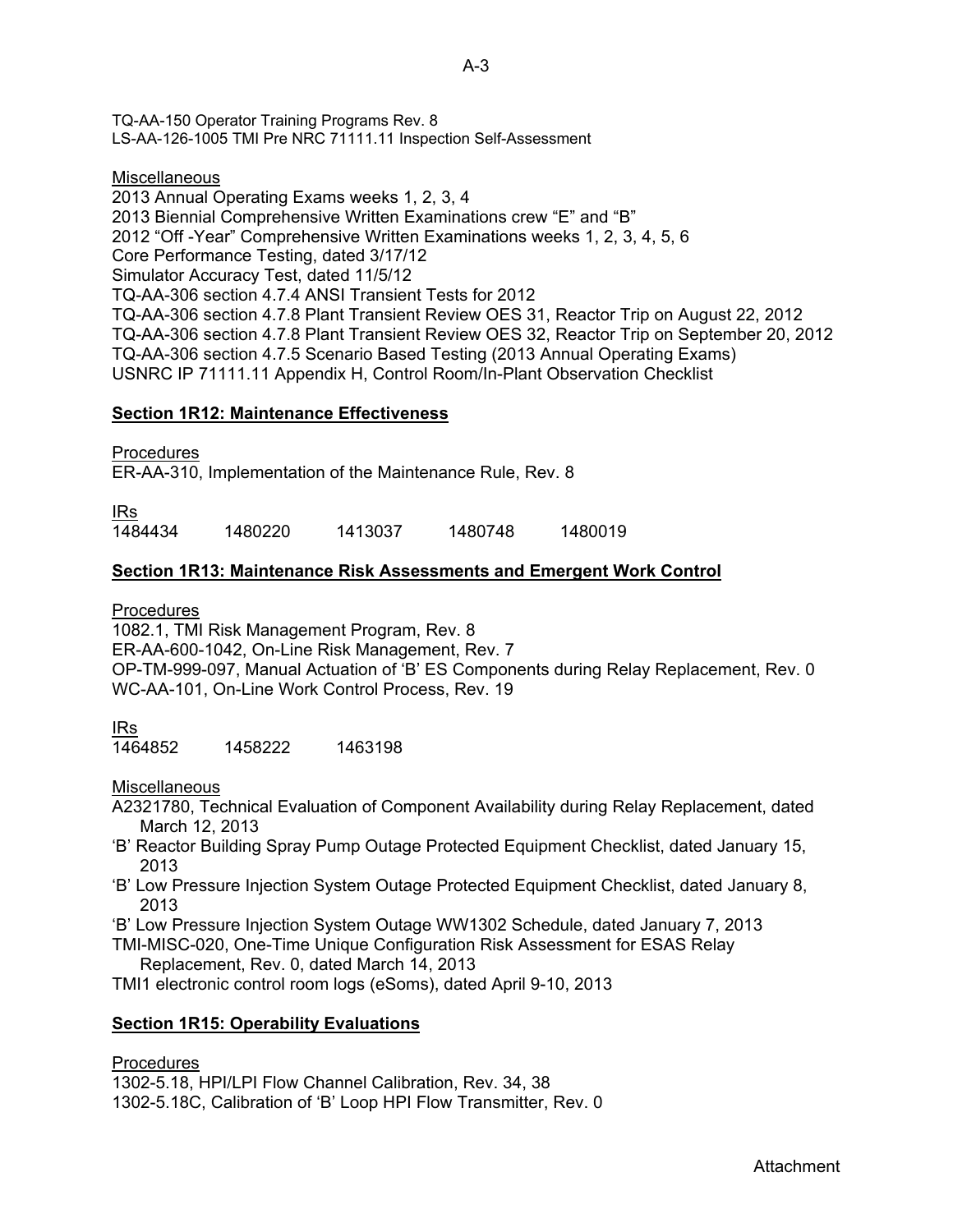OP-AA-108-115, Operability Determinations, Rev. 10 OP-AA-108-115-1002, Supplemental Consideration for On-Shift Immediate Operability Determinations, Rev. 2

**Drawings** 209-482, Engineered Safeguards Electrical Diagram, Rev. 13 209-490, Engineered Safeguards Electrical Diagram, Rev. 6

|            | <b>MISCEIIANEOUS</b> |          |          |          |          |         |
|------------|----------------------|----------|----------|----------|----------|---------|
| IRs.       | 1469756              | 1469782  | 1470652  | 721416   | 974111   | 1019760 |
|            | 1367249              | 1367151  | 717674   | 721417   | 622549   |         |
| <b>ARs</b> | A2221265             | A2186218 | A2166887 | A2166885 | A2322371 |         |

### **Section 1R18: Plant Modifications**

#### Procedures

Miscellaneous

1303-5.2B, 'B' Emergency Loading Sequence and HPI Logic Channel / Component Test, Rev. 9 OP-TM-999-097, Manual Actuation of 'B' ES Components during Relay Replacement, Rev. 0 SDBD-T1-211, System Design Basis Document for Makeup and Purification System, Rev. 4 SDBD-T1-212, System Design Basis Document for Decay Heat Removal System, Rev. 5

### **Calculations**

AR2215025, Pipe Stress Technical Evaluation of CO-T-1B Surge Pipe, dated December 6, 2012

C-1101-900-5320-025, SQUG USI A-46 Seismic Evaluation of Relays for TMI Unit 1, Rev. 2

### Drawings

D42-421115, 4200 Controller Compartment 4A Wiring Diagram, Sheets 1 & 2

D42-421121, 4200 Controller Compartment 5B Wiring Diagram, Sheets 1 & 2

E-303-123, TMI Station Overall Yard Plan, Rev. 16

GUL Test #7119 & #7120, Guided-Wave Results Isometric of TMI1 CST B 12" Condensate & 4" De-Ice Line, dated July 30, 2012

GUL Test #1452, Guided-Wave Results Isometric of TMI1 CST B 12" Condensate Surge, dated January 22, 2013

### IRs

| 1454462 | 1463309 | 1465089 | 1465803 | 1466578 | 1469887 |
|---------|---------|---------|---------|---------|---------|
| 1470133 | 1483303 | 1489881 | 1489892 | 1489899 | 1490242 |
| 1491049 |         |         |         |         |         |

### WOs

BOP-UT-2013-008 (C2028895-11), UT Erosion/Corrosion Examination Report for 12" Surge Line Excavated Digs Location #3 & #4, dated January 30, 2013

C2028895, Repair CO-T-1B 12" Surge Line, including all sub WOs, dated January 18, 2013

### Miscellaneous

A2321780, Technical Evaluation of Component Availability during Relay Replacement, dated March 12, 2013

AM3415-462631, Technical Report of Long Range Guided Wave Ultrasonic Pipe Screening Results of TMI1 CST B 12" Surge Line, dated December 13, 2012

ECR 12-00471, ESAS Relay Replacement Project, Rev. 2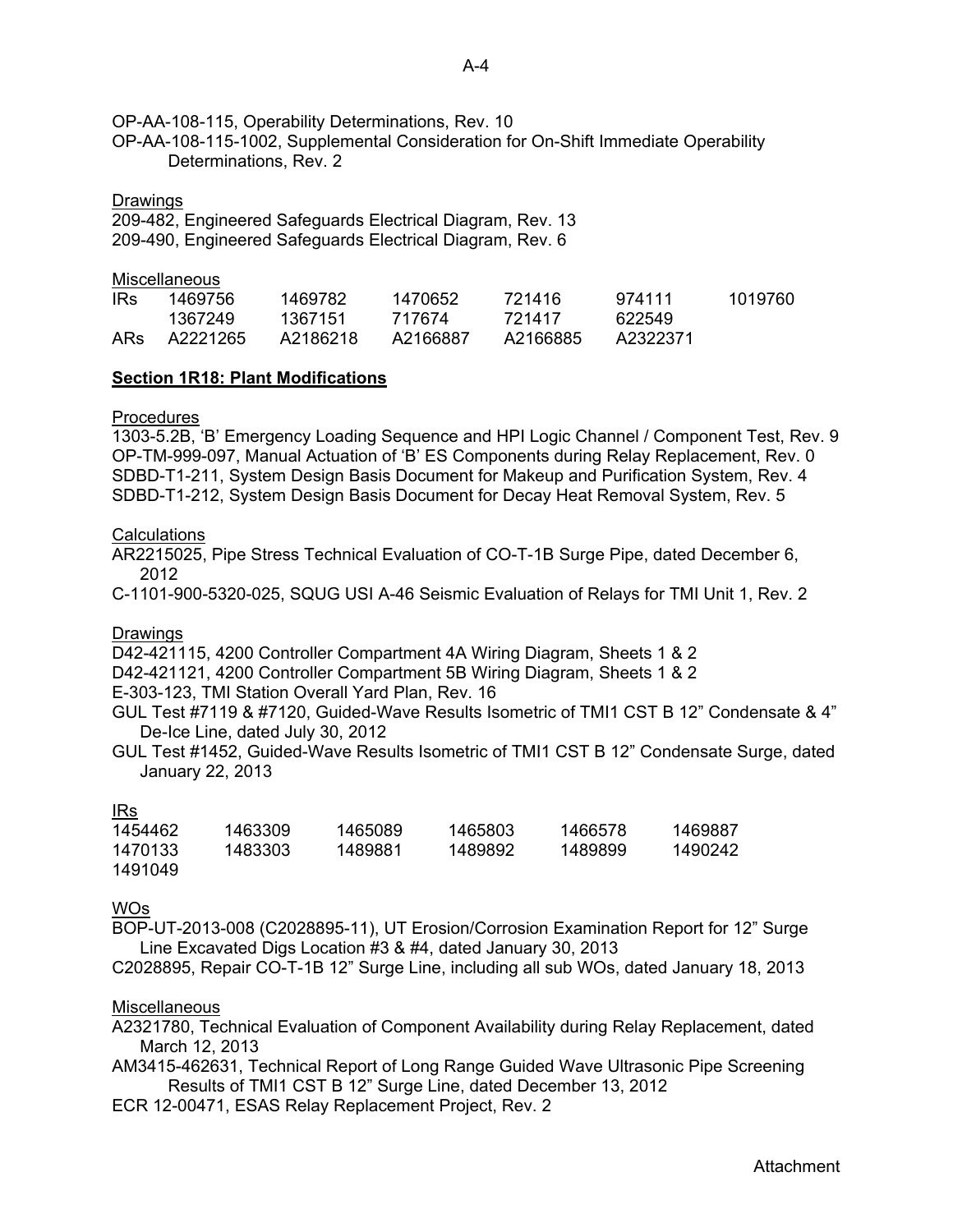ECR 12-00534, ESAS Actuation Cabinet 4A and 5B Relay Replacement, Rev. 1

CC-AA-102, Design Input and Configuration Change Impact Screening, Rev. 20 CC-AA-103, Configuration Change Control, Rev. 21

- DPM-1393.01-00002, Duke Power Company Report, Qualification for Cutler-Hammer D26 Series Type M Relays and Accessories
- TMI-1, CST-B, Buried Piping Inspection and Mitigation Project Milestone Plan, dated January 15, 2013
- TMI-1, CST-B, Surge Line Wall-Thinning Assessment from Guided-Wave Data, dated January 15, 2013

# **Section 1R19: Post-Maintenance Testing**

# **Procedures**

1303-5.1A, 'A' RB Emergency Cooling and Isolation System Logic Channel/Component Test, Rev. 7

1303-5.2B, 'B' Emergency Loading Sequence and HPI Logic Channel / Component Test, Rev. 9 1303-11.20, RB Access Hatch Interlocks, Rev. 17

OP-TM-212-202, IST of DH-P-1B and Valves from ES Standby Mode, Rev. 11

OP-TM-214-201, IST of BS-P-1B and Valves, Rev. 14

OP-TM-533-202, IST of DR-P-1B and Valves, Rev. 13

OP-TM-534-210, IST of RR-V-5 and RR-V-6, Rev. 0

OP-TM-543-202, IST of DC-P-1B, Rev. 2

OP-TM-MAP-C0308, Decay Heat Closed Surge Tank Level Hi/Lo, Rev. 0

# **Drawings**

302-712, Reactor Building Spray Flow, Rev. 49

| <u>IRs</u> | 1442092  | 1461252  | 1464122  | 1463866  | 1464197  | 1459942  |
|------------|----------|----------|----------|----------|----------|----------|
|            | 1460196  | 1460197  | 1460097  | 1460014  | 1459882  | 1460209  |
|            | 1463276  | 1463062  | 1462949  | 1462616  | 1462601  | 1481719  |
| <b>WOs</b> | R2163157 | C2029216 | R2078030 | R2210461 | R2087230 | R2116545 |
|            | R2055525 | R2063569 | R2136351 | R2175625 | R2175593 | R2136348 |
|            | R2209550 | R2209755 | C2028837 |          |          |          |

**Miscellaneous** 

'B' Low Pressure Injection System Outage WW1302 Schedule, dated January 7, 2013

# **Section 1R22: Surveillance Testing**

**Procedures** 1302-5.15A.4 CF2-LT2 Level Channel Calibration Rev. 1 MA-MA-716-010-1010, Section 10.3C, Recreating Lost Documentation OP-TM-213-000, Core Flood System, Rev. 8 Surveillance Frequency Control Program, Section 1.2, Table 4.1-1, item 25 WC-TM-430, Surveillance Testing Program, Rev. 0 WC-TM-430-1001, Surveillance Testing Program Database Interface and Maintenance, Rev. 1 1105-17, Earthquake Monitoring System, Rev. 8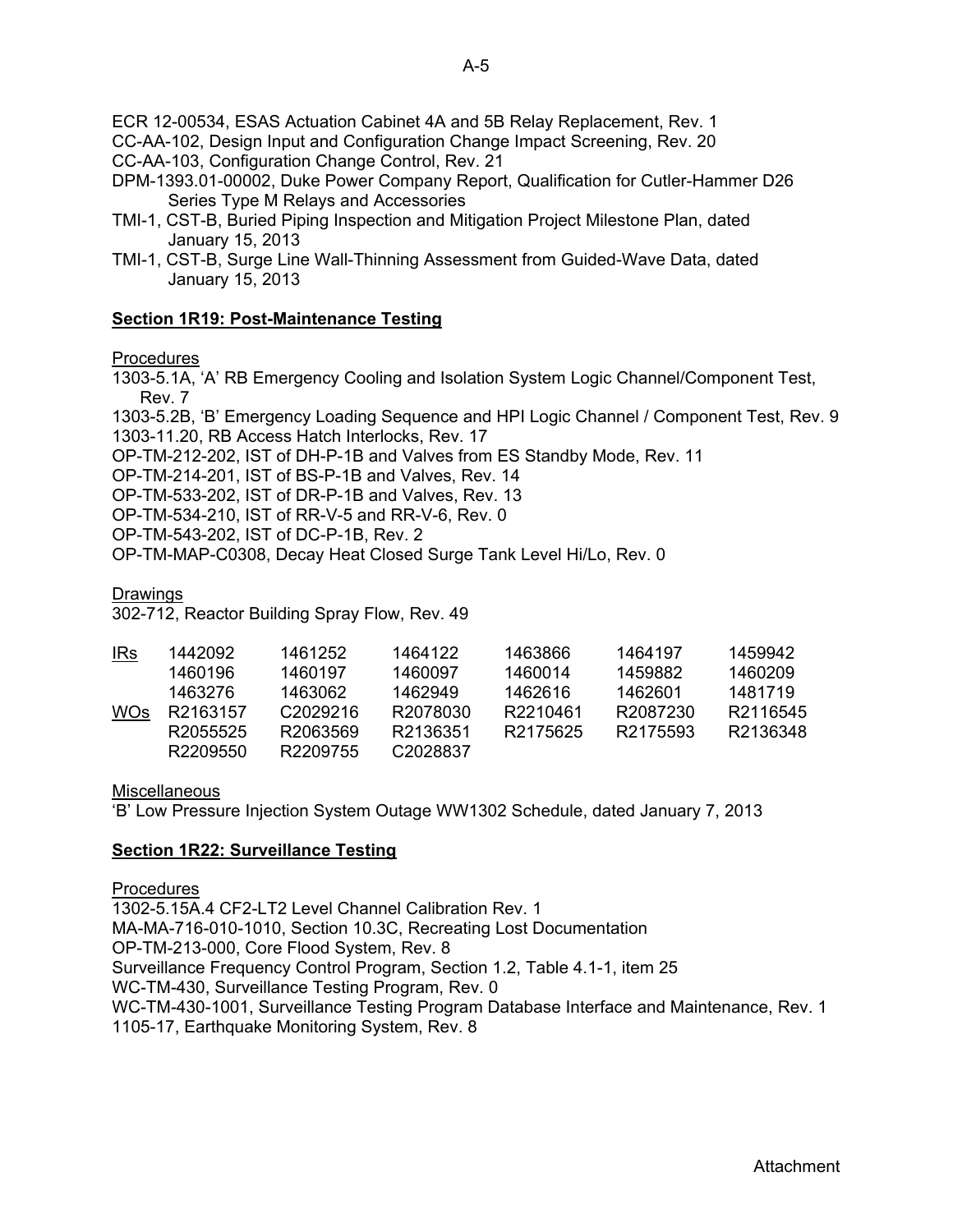| IRS     |         |         |         |         |         |
|---------|---------|---------|---------|---------|---------|
| 1463821 | 1480394 | 1481038 | 1482227 | 1485990 | 1496985 |
| 1497005 |         |         |         |         |         |

**Miscellaneous** 

IRs

TMI Shift Operations Logs, dated February 28, 2013

## **Section 1EP4: Emergency Action Level and Emergency Plan Changes**

EP-AA-1000, "Standardized Radiological Emergency Plan," Rev 22 and 23 EP-AA-1009, "Radiological Emergency Plan Annex for Three Mile Island Station," Rev 19 and 20

#### **Section 2RS1 & 2RS2: Radiological Hazard Assessment/ALARA Planning & Controls**

| Procedures:      |                                                             |
|------------------|-------------------------------------------------------------|
| RP-AA-19         | <b>High Radiation Area Program Description</b>              |
| RP-AA-203-1001   | <b>Personnel Exposure Investigations</b>                    |
| RP-AA-210        | Dosimetry Issue, Usage, and Control                         |
| <b>RP-AA-401</b> | Operational ALARA Planning and Controls                     |
| <b>RP-AA-403</b> | Administration of the Radiation Work Permit Program         |
| RP-AA-403-1001   | <b>Radiation Work Permit Processing</b>                     |
| RP-AA-460        | Controls for High and Locked High Radiation Areas           |
| RP-TM-460-1008   | Locked High Radiation Area Key Controls                     |
| <b>RP-AA-800</b> | Control, Inventory, and Leak Testing of Radioactive Sources |
| RP-TM-800-1001   | Addition Source Controls at Three Mile Island               |
| <b>NO-AA-220</b> | Nuclear Oversight Performance Assessment Procedure          |
| <b>NF-AA-330</b> | Special Nuclear Material Physical Inventories               |
| OY-AA-390        | <b>Spent Fuel Pool Material Control</b>                     |

Radiation Work Permits:

TM-1-13-17, Aux/FHB HRA & LHRA Entries, Perform Approved Work & Inspections TM-1-13-03, Perform Minor Maintenance at Power in Reactor Building TM-1-13-04, Inspection/Supervision in Reactor Building at Power

RWP/Micro-ALARA Plans (AP):

TM-1-13-17/ AP 13-004, Resin Line Flush

1FO7 Forced Outage ALARA Post Job Reviews:

AP 12-011, Pressurizer Heater Replacement AP 12-008, 1FO7 Maintenance Activities

Issue Reports (related to IP 71124.01/02)

01463335, 01463041, 01462925, 01461251, 01455215, 01453562, 01456376, 01456023, 01408053, 01409087, 01407951, 01407346, 01372457, 01377129,

Nuclear Oversight Assessments & Objective Evidence Reports: Three Mile Island Radiation Protection Performance Reports 2012-09, 2012-19 NOS Objective Evidence Reports: 1402527-19, 1402527-20, 1402527-21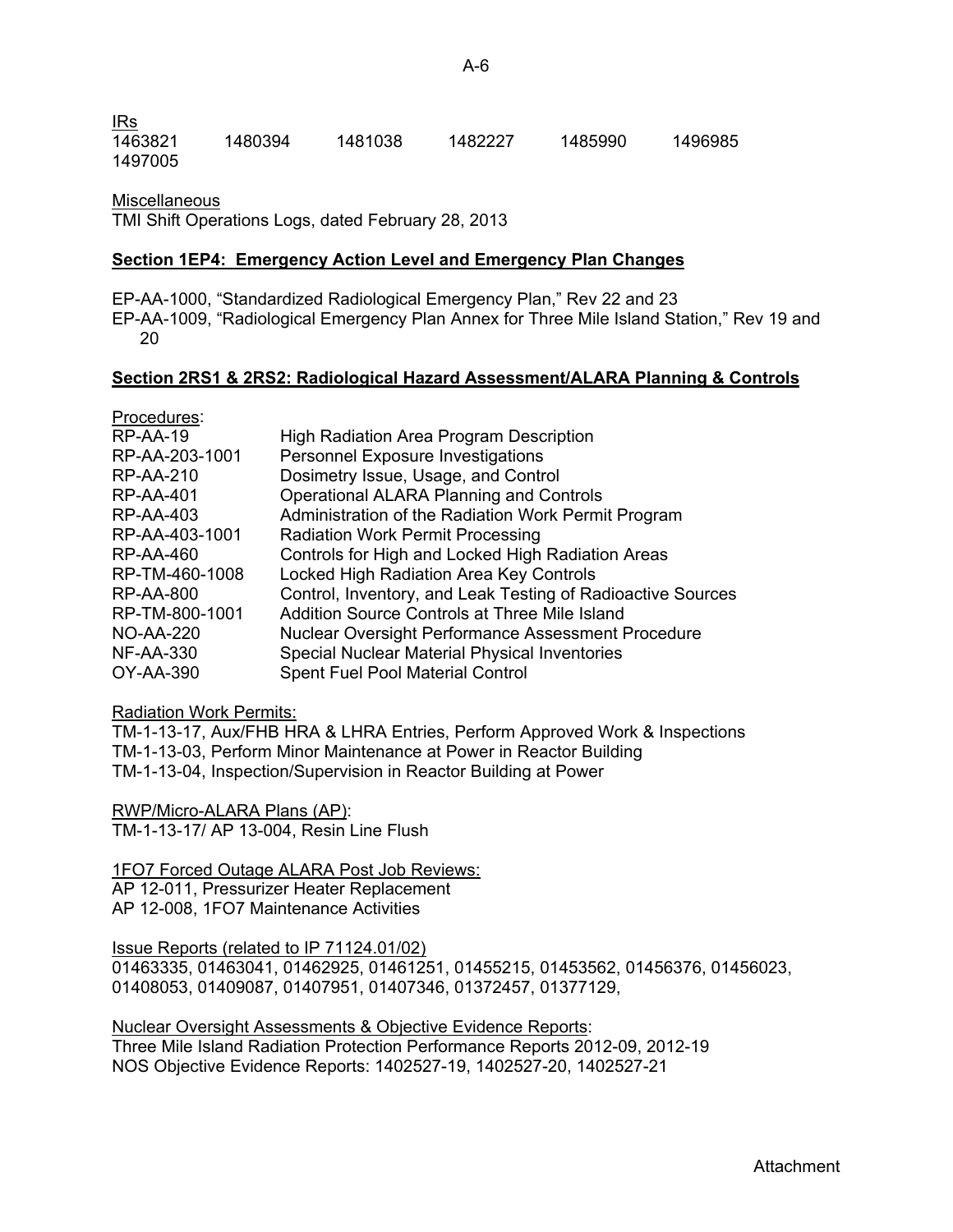Miscellaneous Reports:

Dose and Dose Rate Alarm Report for period 10/24/2011 through 01/06/2012

Personnel Exposure Investigation Reports

2012 Routine Operating Dose Report by Department

TMI Dose Excellence Plan 2012-2016

Station ALARA Committee Meeting Minutes Nos. 13-01, 12-12a, 12-12, 12-11, 12-11a, 12-10, 12-10a, and 12-09

Performance Improvement Plan - Benchmarking Report to Identify Industry Best Practices for Dose Reduction for:

- Reactor Disassembly/Re-assembly
- Fuel Movement & Inspections
- Once Through Steam Generator Maintenance & Inspections
- Control Rod Drive Mechanism Replacement
- Outage Installation & Removal

TMI Unit 1 Spent Fuel Pool Material Log

# **Section 4OA2: Problem Identification and Resolution**

TMI Shift Operations Logs TMI Corrective Action Program Issue Reports

# **Section 4OA3: Followup of Events and Notices of Enforcement Discretion**

**Procedures** OP-TM-AOP-043, Loss of Pressurizer, Rev. 3 OP-TM-220-000, Reactor Coolant System, Rev. 016

IRs  $\frac{12}{1472529}$  1472658 1472721

WOs R2098059

**Miscellaneous** R\*Time Single Point Trend of pressurizer on February 7<sup>th</sup>, 2013